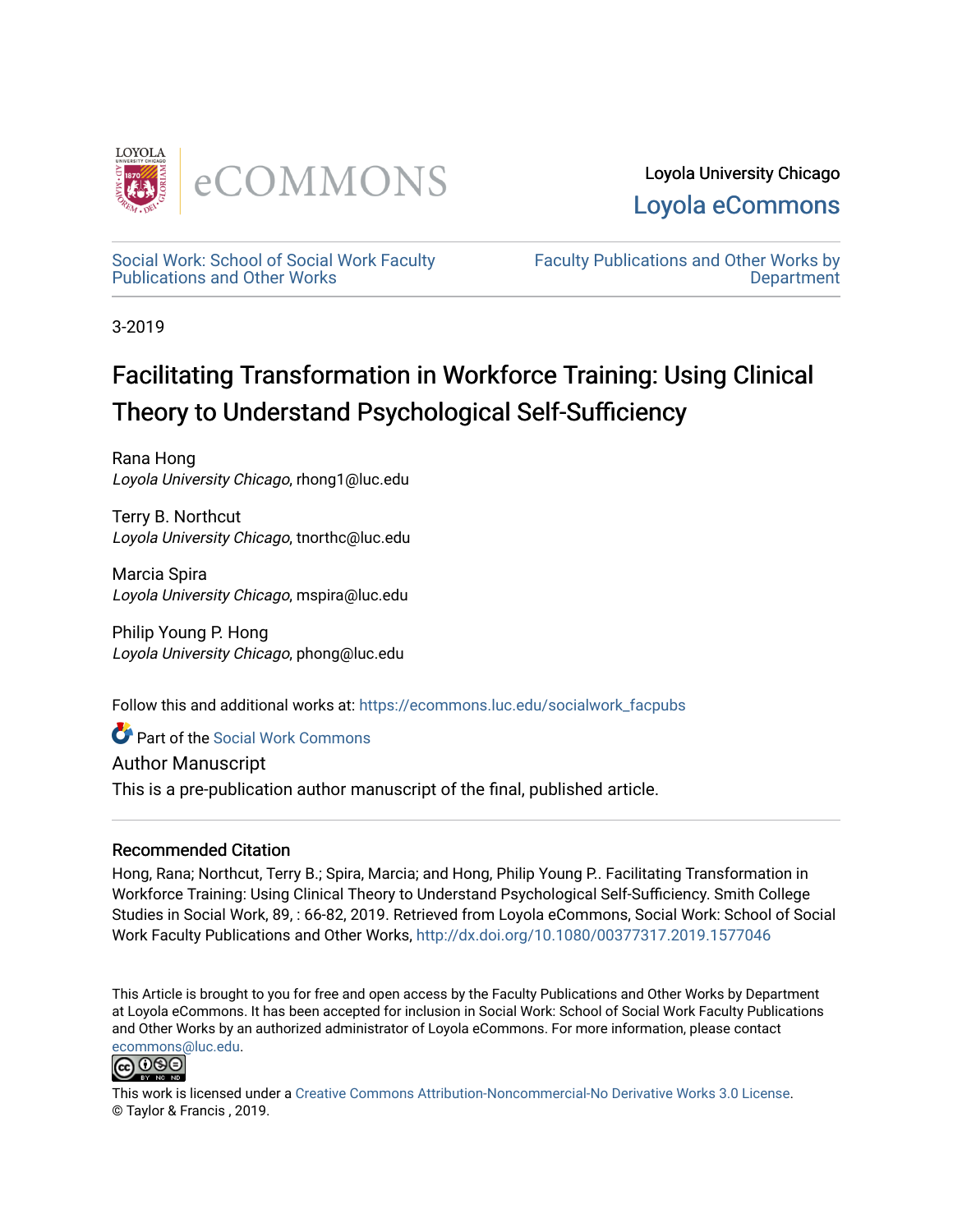# **Facilitating transformation in workforce training: Utilizing clinical theory to understand psychological self-sufficiency.**

#### Abstract

Acknowledging the scarcity of a bottom up social work practice model in facilitating the development of success in workforce development programs, this study explores Psychological Self-Sufficiency (PSS) as an emerging social work practice theory. Phenomenological studies of low-income jobseekers in employment training along with the empirical validation of measures of Employment Hope and Perceived Employment Barriers resulted in the emergence of a new theory of PSS. PSS was conceptually defined as dynamic and internal drive that activates the process of transforming cognitively and affectively perceived barriers into hope driven action, enabled them to move forward. Based on the evidence of PSS, a participant-centered group intervention, called Transforming Impossible into Possible (TIP) program (Hong, 2016a; 2016b) was developed. This article delineates the trajectory of development of PSS theory by critically reviewing practice theories influencing PSS theory. Next, creating of TIP program and its core principles underlying the functions of PSS are explained. By depicting TIP program with direct quotes of clients' experiences, the authors successfully exemplify a self-discovery process of TIP program.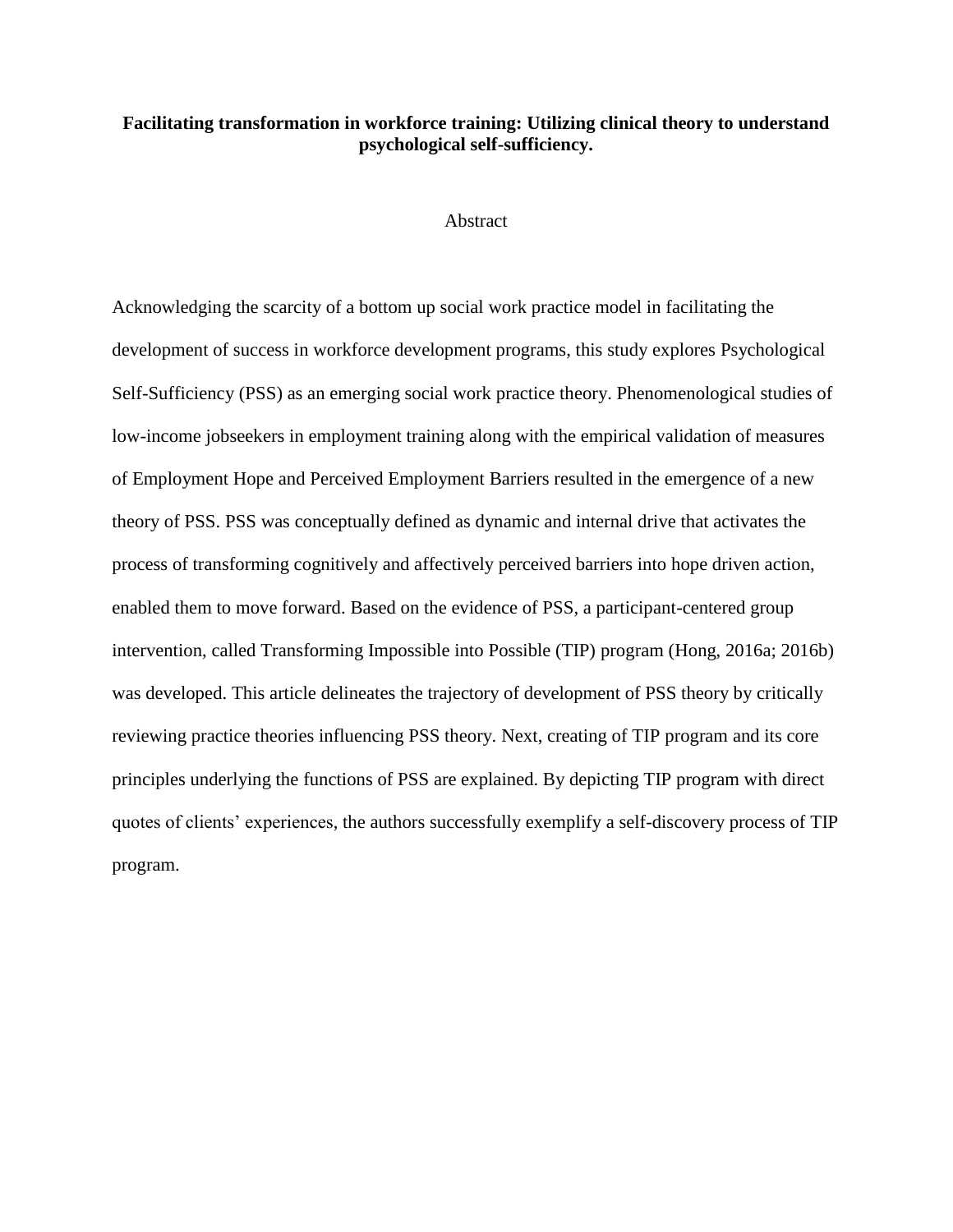## **Introduction**

Psychological self-sufficiency (PSS) is an emerging social work practice theory in direct contrast to many top-down practice models which aim to facilitate the development of success in human and social service programs. In appreciation of clients' phenomenological experiences and perceptions from their real-life accounts (i.e., "bottom-up") resulted in the development of the PSS model (Hong, 2013). PSS, as discussed in this article, emphasizes the need to explore and support the dynamic internal force (or energy) activated between acknowledging and experiencing perceived barriers and alternatively hope (Hong, 2016a). This dynamic process results in goal directed commitment and action by clients allowing them to be more successful as they return or enter the workforce. (Hong, 2013).

Traditionally, social work practice has borrowed and integrated a wide variety of theories and perspectives (Ayre & Barrett, 2003; Howe, 1987; Johnsson & Svensson, 2005; Payne, 1997; Sheafor & Horejsi, 2006, 2012) to understand and describe the process by which individuals learn to function within their web of social systems. According to Sheafor & Horejsi (2006), the main function of social work practice theory is "to explain certain human behaviors or situations, to guide intervention approaches, and to predict changes after applying its model" (p. 51). In other words, social work practice theories provide frameworks and explanations of human behavior (Johsson & Svensson, 2005) to adequately guide practical approaches in order to best facilitate clients' 'process of facilitating growth and change' (Johnson & Yanca, 2001, p.61). Inherent in many of these models is the understanding that change and growth is the result of a process between systems (individuals, groups, or organizations) rather than a single intervention administered to or on participants. PSS theory serves as a social work practice theory in that its theoretical constructs—perceived barriers and hope driven actions—account for clients' possible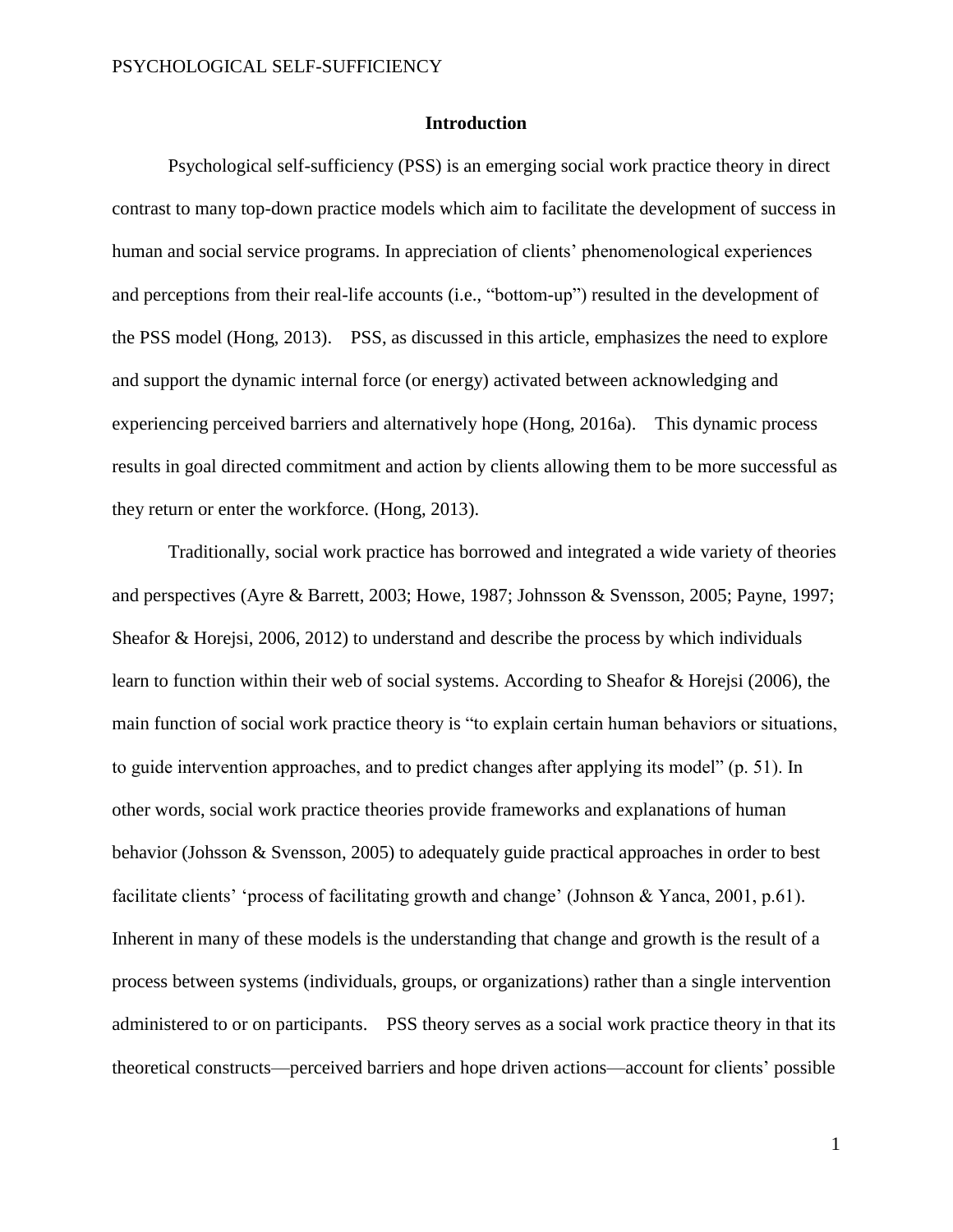$\overline{a}$ 

dysfunctional thought and behavioral patterns, guide the development of the intervention model called the Transforming Impossible into Possible (TIP) program<sup>1</sup> (Hong, 2016a; 2016b), and predict how or what changes occur in the realm of individual functioning after applying the TIP intervention.

The PSS process can be described theoretically as being generated by a dynamic internal force that activates the process of cognitively and affectively transforming the perceived barriers into hope driven actions by which individuals become empowered to move forward toward achieving their goals (Hong, 2016a). This process of switching from barriers to hope is at the heart of the PSS theory (Hong, 2013; Hong, Choi, & Key, 2018). Over the past decade, the theoretical constructs of PSS emerged from phenomenological studies of meaningful workforce development experiences of low-income jobseekers and service providers (Hong, 2013; Hong, Sheriff, & Naeger, 2009). The original bottom-up theory-building process, which began in 2004, embodied Dr. Philip Hong's heuristic investigation and led to empirical research based on quantitative survey data obtained from more than 5,000 low-income individuals engaged in workforce development activities (Hong, Choi, & Polanin, 2014; Hong, Hodge, & Choi, 2015; Hong, Lewis, & Choi, 2014; Hong, Polanin, Key, & Choi, 2014; Hong, Polanin, & Pigott, 2012; Hong, Song, Choi, & Park, 2018; Hong, Stokar, & Choi, 2016). Analysis and synthesis of the data resulted in the development of the Transforming Impossible into Possible (TIP) program (Hong, 2016a; 2016b). TIP is a group intervention model designed to strengthen one's PSS using a Person-In-Environment (PIE) framework applied to workforce development to create an inside out, bottom-up change model.

<sup>&</sup>lt;sup>1</sup>TIP is an evidence-informed intervention model that is designed to strengthen one's PSS at the individual level and then to the outer layers of the system. It was developed by Dr. Philip Hong and his research team at the Center for Research on Self-Sufficiency in the School of Social Work of Loyola University Chicago in response to the need to empower the workforce development system from a Person-In-Environment (PIE) perspective.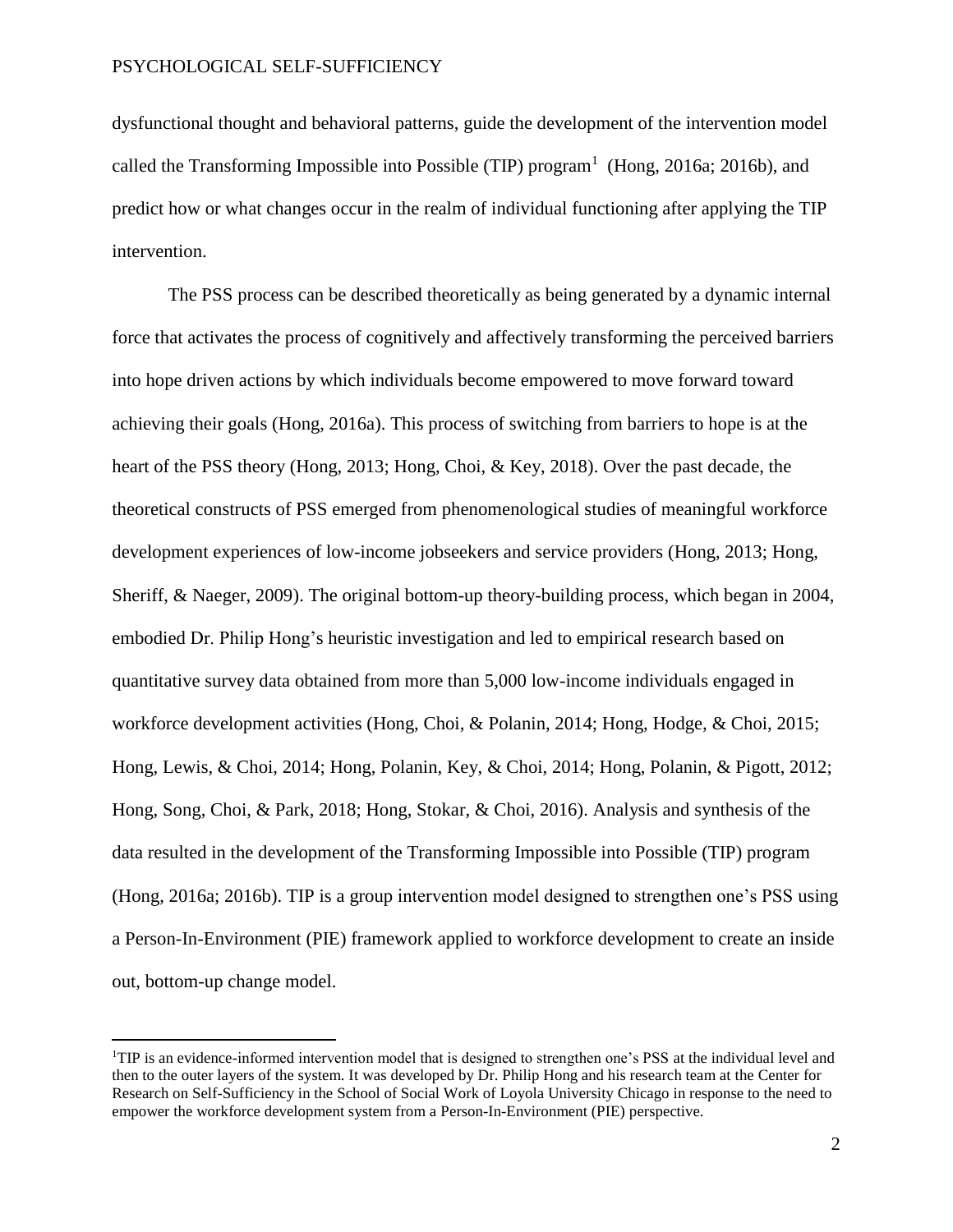Currently, most workforce programs combine job training and employment opportunities to move individuals into the world of work. However, these programs are usually "top-down," "one-size fits all" attempts that can lead to frustration and wasted funding when individuals are not able to succeed in these programs, i.e., maintain sustained employment (Hong, 2013). Unfortunately, this macro approach misses what micro theories provide, the subjective context of the individuals and an understanding of how that context can either impede movement forward or facilitate that movement. In addition, the existing micro approaches—i.e., Supported Employment Programs (Blitz & Mechanic, 2006)—only emphasize skill building training and/or collaborative case management services that insufficiently attend to the meaning of the subjective context of the individuals. To date, the majority of workforce development programs have not been able to provide a holistic clinical model that can help facilitate the development of success for participants.

Therefore, examination of PSS theory and the TIP intervention model is important for gaining insight into the constructed realities of individuals and the subsequent impact on effective service delivery in social work practice. In this regard, this article outlines some of the core principles of the TIP program and highlights emergent phenomena observed during TIP's implementation. Participants' experiences in the TIP program are illustrated through selected excerpts from qualitative interviews conducted with them and service providers in the TIP program at a non-profit agency in the Chicago area between 2014 and 2018.

#### **Development of PSS Theory**

The evolution of the PSS theory comes from an awareness that government funded job training programs are less effective in ending public assistance (Hamilton, 2002). The Personal Responsibility and Work Opportunity Reconciliation Act of 1996 (PRWORA; U.S. Public Law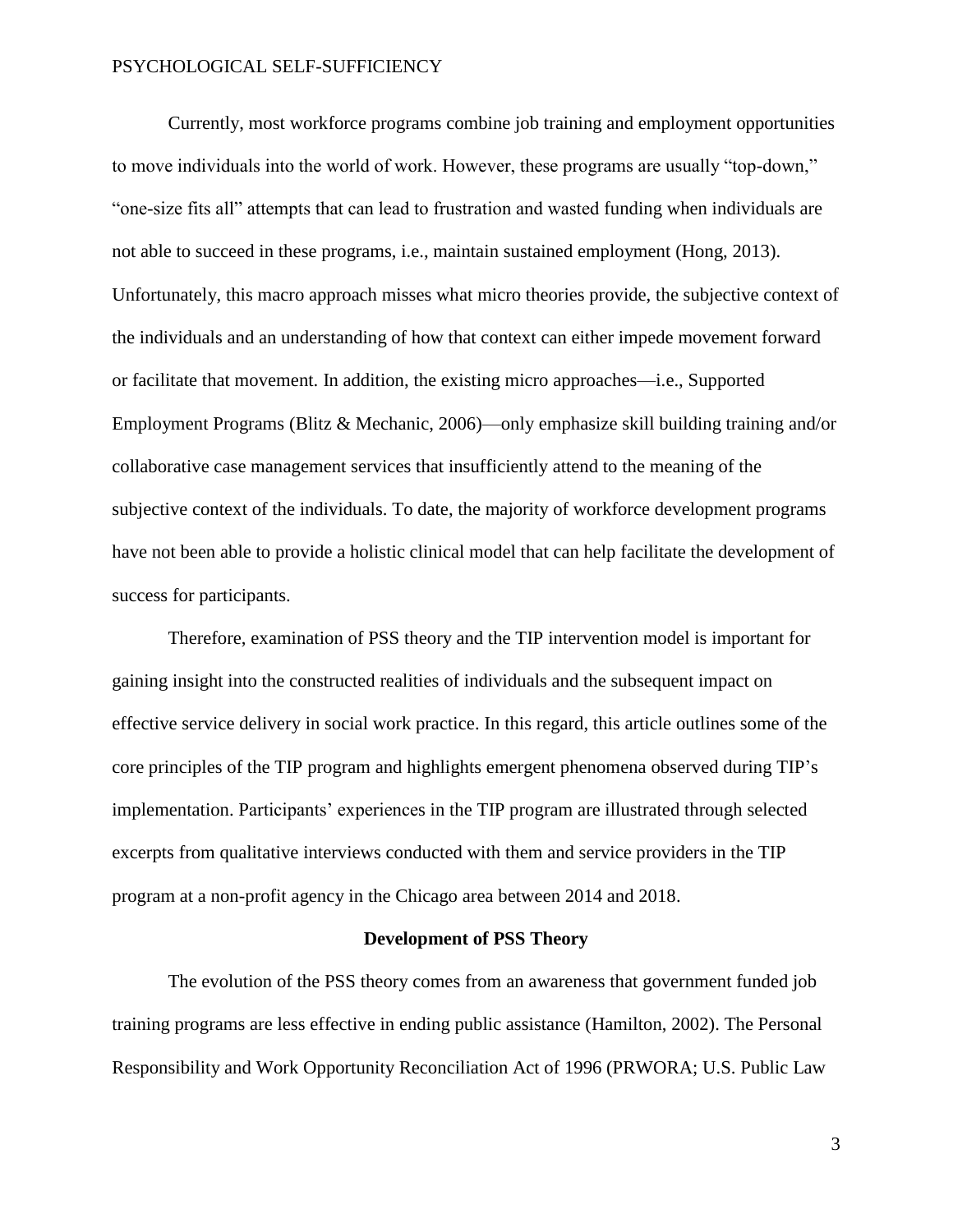104-193) introduced self-sufficiency as a major goal of welfare reform, implying that it is a moral and functional duty of all U.S. citizens to work in order to support themselves and their families (Daugherty & Baber, 2001). The ideological message in the Act is clear, but it hardly explains what self-sufficiency is and how it can be attained (Gowdy & Pearmutter, 1993; Bernstein, Brocht, & Spade-Aguilar, 2000; Daugherty & Baber, 2001). Generally speaking, the top-down definition of self-sufficiency offered by this policy is that a welfare recipient will leave the welfare rolls and replace the cash benefits with earned income through employment (Hong, Sheriff, & Naeger, 2009). Self-sufficiency is mainly interpreted as economic self-sufficiency which then becomes the ESS measure of success in workforce programs. However, the sole criteria relied upon to define ESS is leaving welfare or public support and securing employment through which one can sustain an independent living with earned income. The subjective experiences of jobseekers get overlooked as a significant variable in understanding successes as well as failures in sustaining positive outcomes (Hong, 2013).

The concept of PSS arose when Hong, Sheriff, & Naeger (2009) attempted to address this gap by performing qualitative focus group studies with jobseekers to understand more of their personal experiences in job readiness training programs. Qualitative results showed that participants described the process element of self-sufficiency—namely PSS—as more important than the outcome-based ESS (Hong, 2013). The two conceptual pillars of PSS rely on subjects' perceived employment barriers and the degree to which they are able to experience employment hope (Hong, 2013; Hong, Sheriff, & Naeger, 2009). The Employment Hope Scale (EHS) and Perceived Employment Barrier Scale (PEBS) were quantitative studies developed and validated between 2010 and 2015 with over 5,000 individuals (Hong *et al*., 2016a; 2016b). EHS consists of four components that include psychological empowerment, futuristic self-motivation,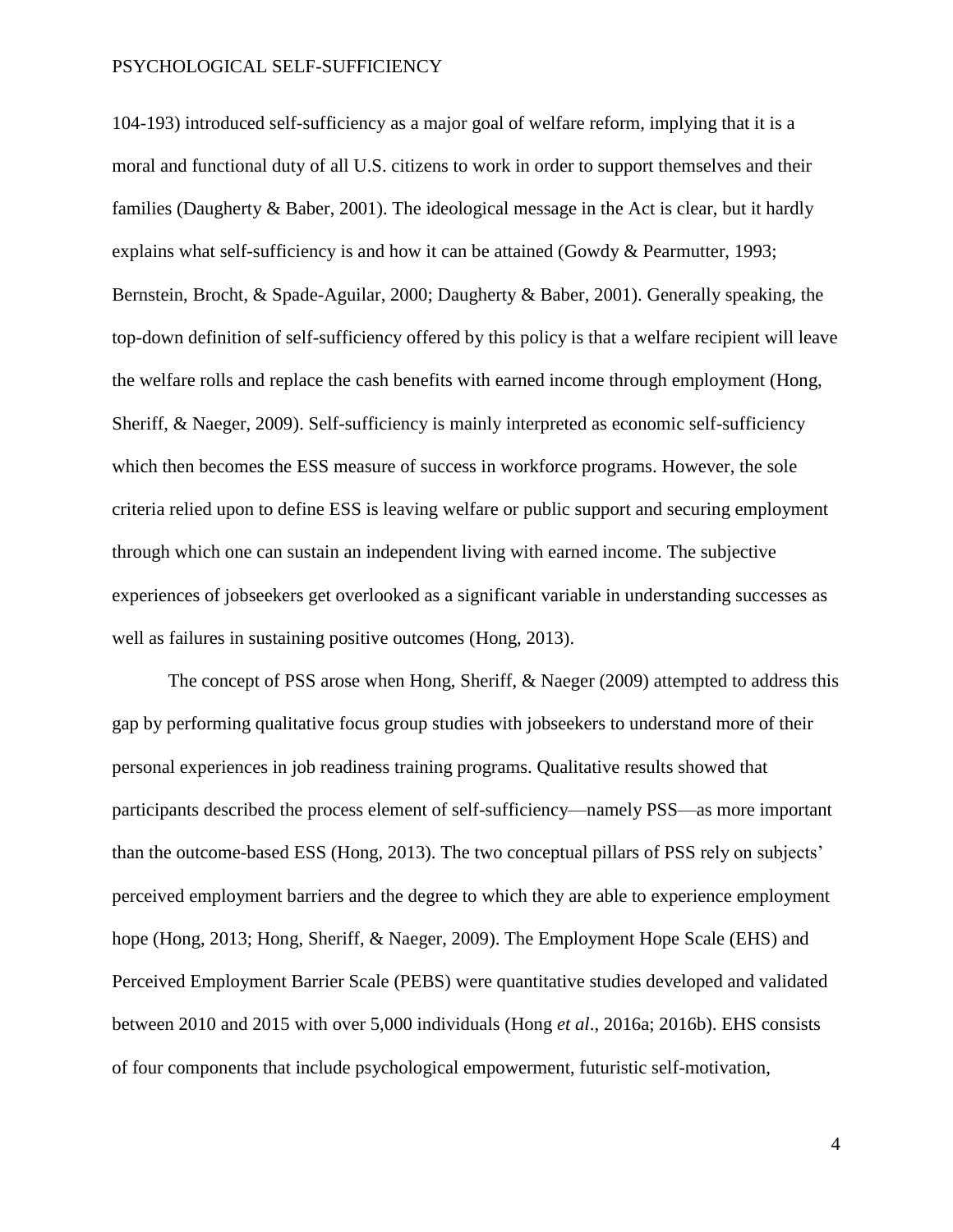utilization of skills and resources, and goal-orientation (Hong, Choi, & Polanin, 2014) while PEBS consists of five factors namely physical/mental health, labor market exclusion, child care, human capital, and soft skills barriers (Hong et al., 2014). A theoretical path analysis confirms that perceived barriers to hope leads to ESS (Hong, Choi, & Key, 2018). Based on phenomenological studies of low income jobseekers in employment training programs along with the empirical validation of measures resulted in the emergence of a new theory of PSS.

Conceptually, PSS refers to "a dynamic process of overcoming perceived employment barriers along the goal-oriented path to individualized success and development of employment hope within the new realities of career goals" (Hong et al., 2014, p.693). The PSS theory burgeons when explaining the subjective context of the individuals. Based on the PSS theory, insufficiently activated PSS as a process—known as the transforming power from the perceived barriers (impossible) into hope actions (possible)—is the root of identified barriers and blockages as they rise to the surface of human functioning. It means that the alleviation of barriers and blockages may occur if sufficient PSS is activated through natural human practice or by applying an intervention such as TIP. PSS theory suggests that an individual could move forward toward achieving goals even in the face of the realities of pressing personal and/or structural barriers, an example of activated PSS (Hong, 2016a).

Based on PSS research, there are two distinctive but interchangeable PSS processes that occur: the explicit process (cognitive process) and the implicit process (non-cognitive process) to create the transforming force (Hong et al., 2014). Whilst some aspects of vocational theories like the Social Cognitive Career Theory (SCCT; Lent, Brown, & Hackett, 1994; 2002) and clinical psychology theories like Positive Psychology (Seligman, 1991) and the Mental Contrasting with Implementation Intention (MCII; Oettingen & Gollwitzer, 2010) explain the explicit process of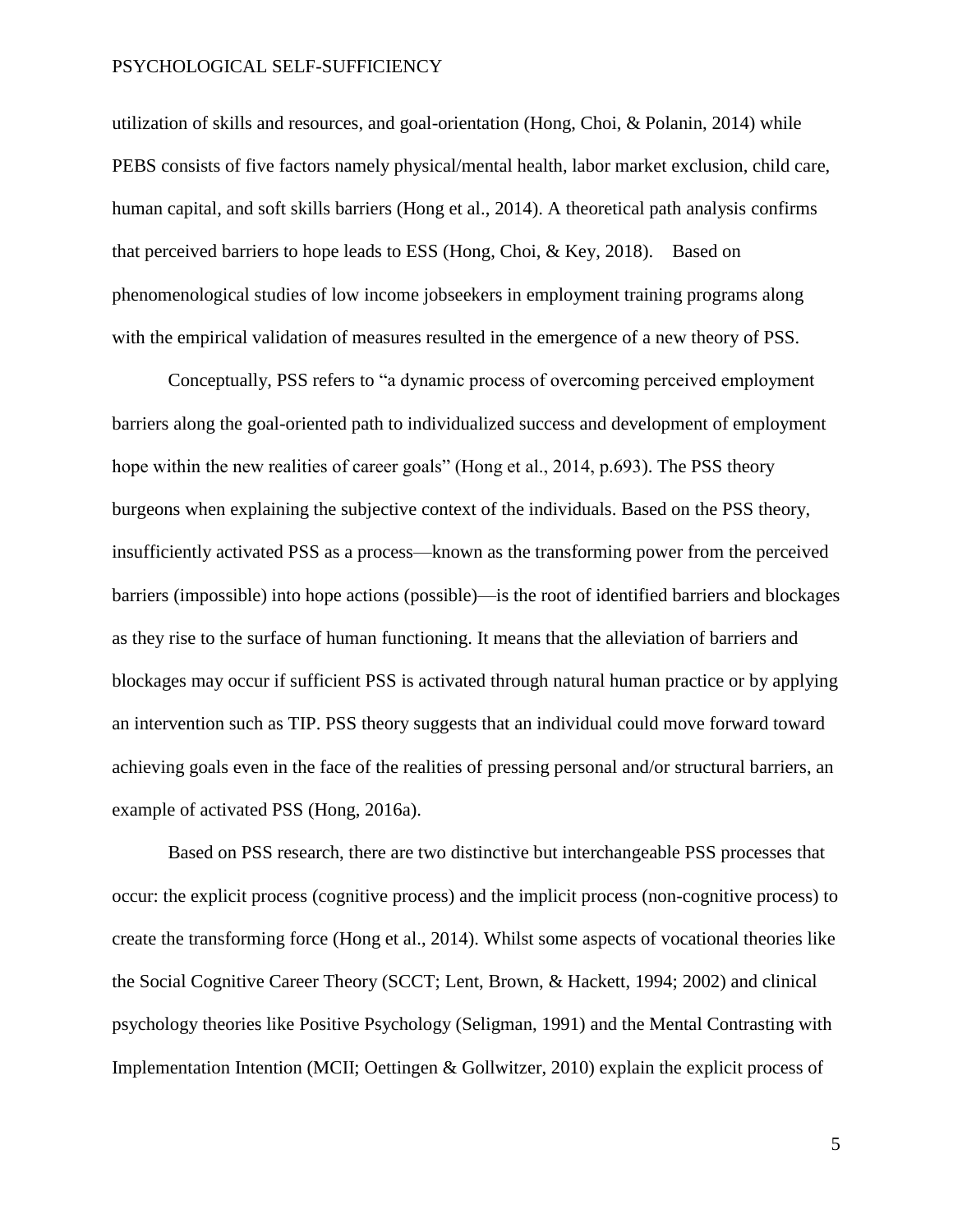$\overline{a}$ 

PSS, the underlying transforming qualities are rooted in the implicit processes of PSS. . The initial stage of the individual transformation seems to rely on the naming of and "radically accepting" perceived negative constraints.<sup>2</sup> These include the recognition of internal and external employment barriers that disrupt the development of employment hope which cannot exist outside of the context of a critical relationship (Hong, 2014). It is in the context of relational change that the group process enables participants to accept themselves and potentiate self-efficacy, leading to PSS (Hong, Lewis, & Choi, 2014).

The explicit process of PSS is informed by SCCT and MCII, but sufficient differences exist. For instance, SCCT provides a construct of vocational hope (Brown et al., 2013), similar to employment hope in PSS. SCCT treats barriers as a contextual factor and suggests that the interplay between hope-related self-efficacy and outcome expectations lead to vocational hope, while PSS theory posits that employment hope is activated by sharing the vulnerability associated with perceived barriers in a relational context (Hong, 2016a). In this regard, 'shared vulnerability' is a crucial concept in PSS theory since it (shared vulnerability) helps individuals to keep moving forward with hope-driven actions. PSS also embraces optimistic goal-directed cognitions similar to those suggested in positive psychology (Seligman, 1991). Like some of the tenets of positive psychology, individuals need to be encouraged to approach rather than avoid goals and find the internal strengths that are personally and culturally meaningful to them. However, PSS theory does not aim at distancing the person from adverse outcomes. Rather, PSS suggests uncovering the perceived barriers that would lead to discovering the pathway to hope (Hong, Hong, & Williams, 2018). While process is of high importance in PSS theory, the

<sup>&</sup>lt;sup>2</sup> Similar to the radical acceptance employed in Dialectical Behavior Therapy developed by Marsha Linehan (e.g., 2014), however not meant to be associated with any particular identified psychopathology or group of disorders. PSS shares with DBT an emphasis on and understanding of the Buddhist ideology of accepting what is present in the "here-and-now".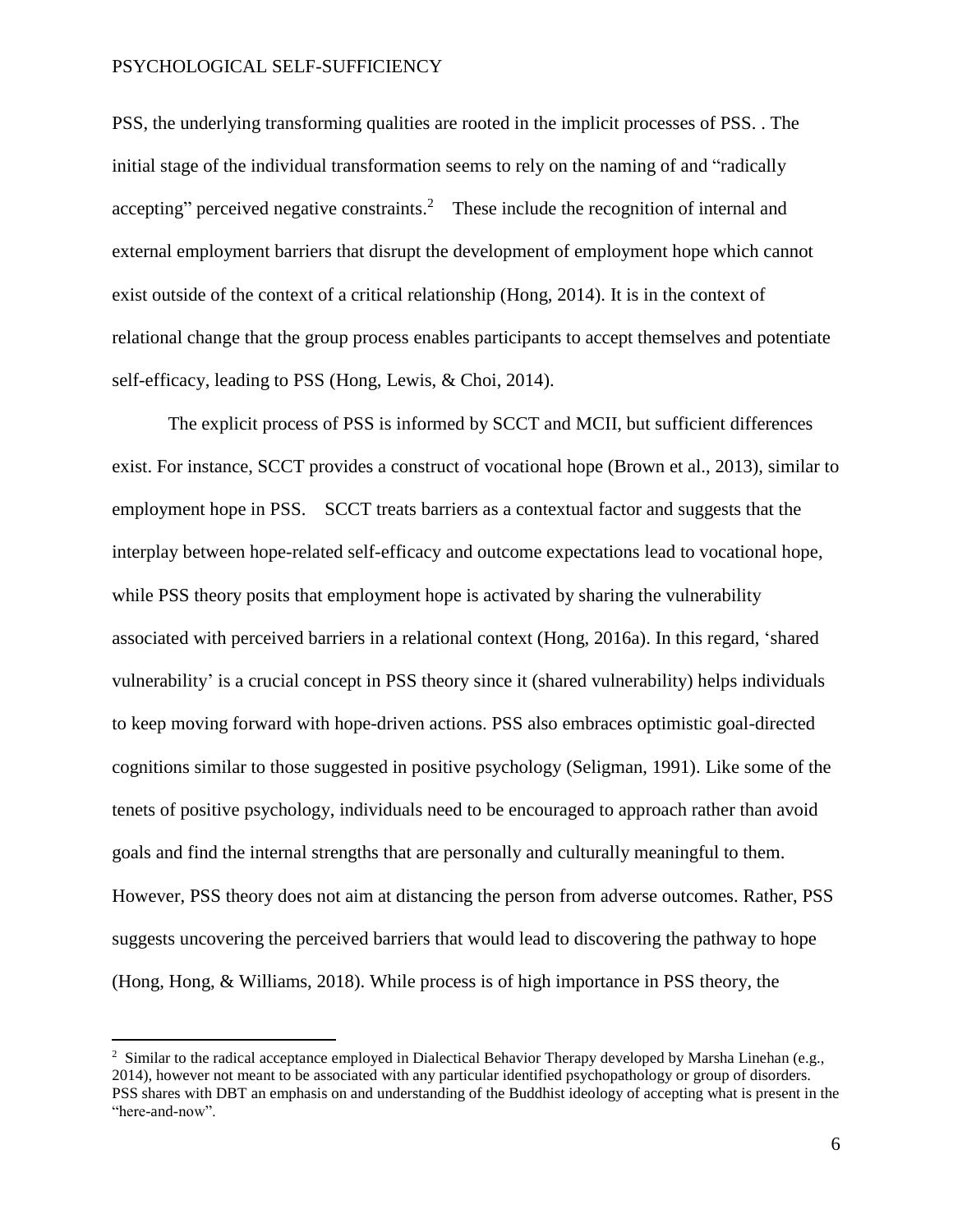outcome is given stronger emphasis in positive psychology. MCII is an approach that helps an individual attain a future outcome by contrasting the obstacles of the reality that stand in the way and form strategies to reach the desired future (Oettingen, 2000). MCII puts a heavy weight on only cognitive functioning, but PSS theory differs in that it requires integrative connections between cognitive-emotional-sensory functioning to make the PSS process blossom.

The implicit 'process' as posited by PSS theory is supported by relational theory which provides the core root from which corollaries and postulates stem. According to Borden (2000), a relational perspective balances the consideration of various domains while also honoring core social work beliefs: "first, the inherent capacities of persons for growth and change; second, the complexity and interdependence of human relationships and social life; and the third, the role of the professional relationship in the process of change" (p. 370). As such, one needs to clearly understand the nature of personalized interactions with social environments and work environments through a relational framework to more fully grasp what facilitates the unique individual success processes in workforce development. At the heart of the relational framework lies the transformative power of relationships which can utilize and transform prior, internalized, and codified schematic experiences into current and future relationships which enable them to succeed in the work world. To better enhance workforce development programs, it is important to first understand how those past and current relationships get codified.

The relational approach assumes a postmodern perspective that is inherently contextual and subjective. Modifying the anticipation of negative responses from individuals in power works to increase the repertoire of responses of individuals to authority. Consequently, what may have been experienced by employees as barriers to success can be re-contextualized and responded to more productively. According to relational theory, the intrapsychic structures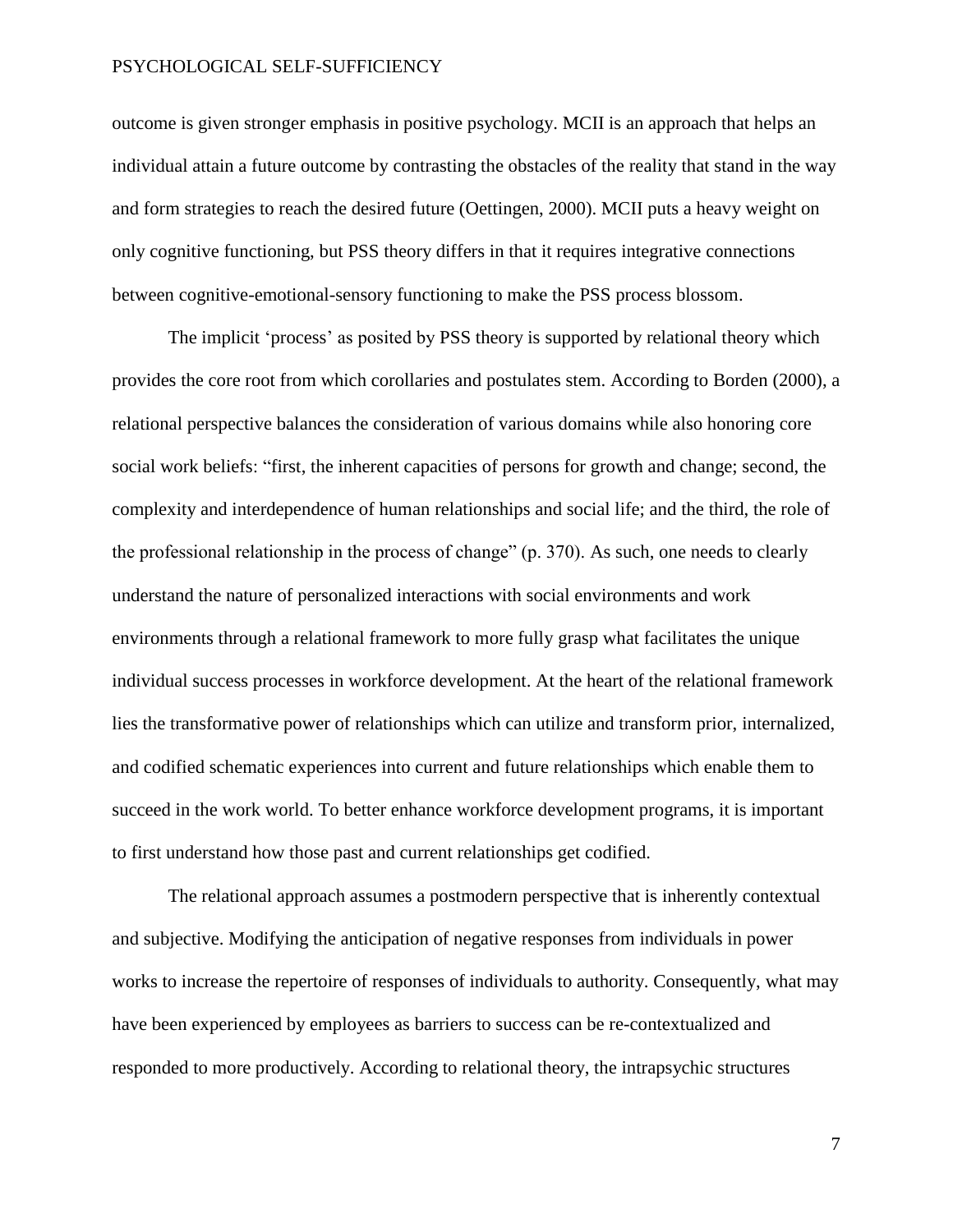evolve from cognitive and affective experiences that create templates relied upon in any interpersonal interaction as a means to negotiate complex and overwhelming stimuli, referred to as 'intersubjectivity' (Berzoff, 2016). Facilitating transformative relationships supports the development of the necessary executive abilities or self-regulating functions, traditionally known as ego functions. Skills similar to mentalization or the ability to perceive oneself and others (Fonagy, 2002) combined with positive imagery or the ability to envision the desired outcome of an interaction (Conoley, Plumb, Hawley, Spaventa-Vancil Hernandez, 2015) are necessary to augment the development and experience of PSS. Some of the most essential skills required of new employees rely on the ability to engage flexibly in a dynamic process with the environment to accurately perceive stimuli, respond appropriately, and develop a felt sense of competency in that process (expanding the historical ego psychological concepts of reality testing, judgment, and impulse control). Unfortunately, data from employers in workforce programs indicate that common problems occurring in returning to work usually have to do with interpersonal difficulties and problem solving when confronted with tension points in the workplace (Carnochan, Taylor, Pascual, & Austin, 2014). Individuals who retain basic assumptions that interpersonal relationships are based on power and control or who have had negative interpersonal interactions are probably less likely to succeed in the work environment. Years of adverse encounters in hostile or depressed environments naturally result in mistrust of the intentions of others and resistance to attempts at intervention. Patterned responses developed in individuals who have repeatedly experienced negative reactions may come to expect these responses from all encounters. The narrative of self-defeat can only be weakened in the context of consistent relational experiences within the self and the power of shared vulnerability with others who refuse to reenact the past. Without the PSS process, employees' ability to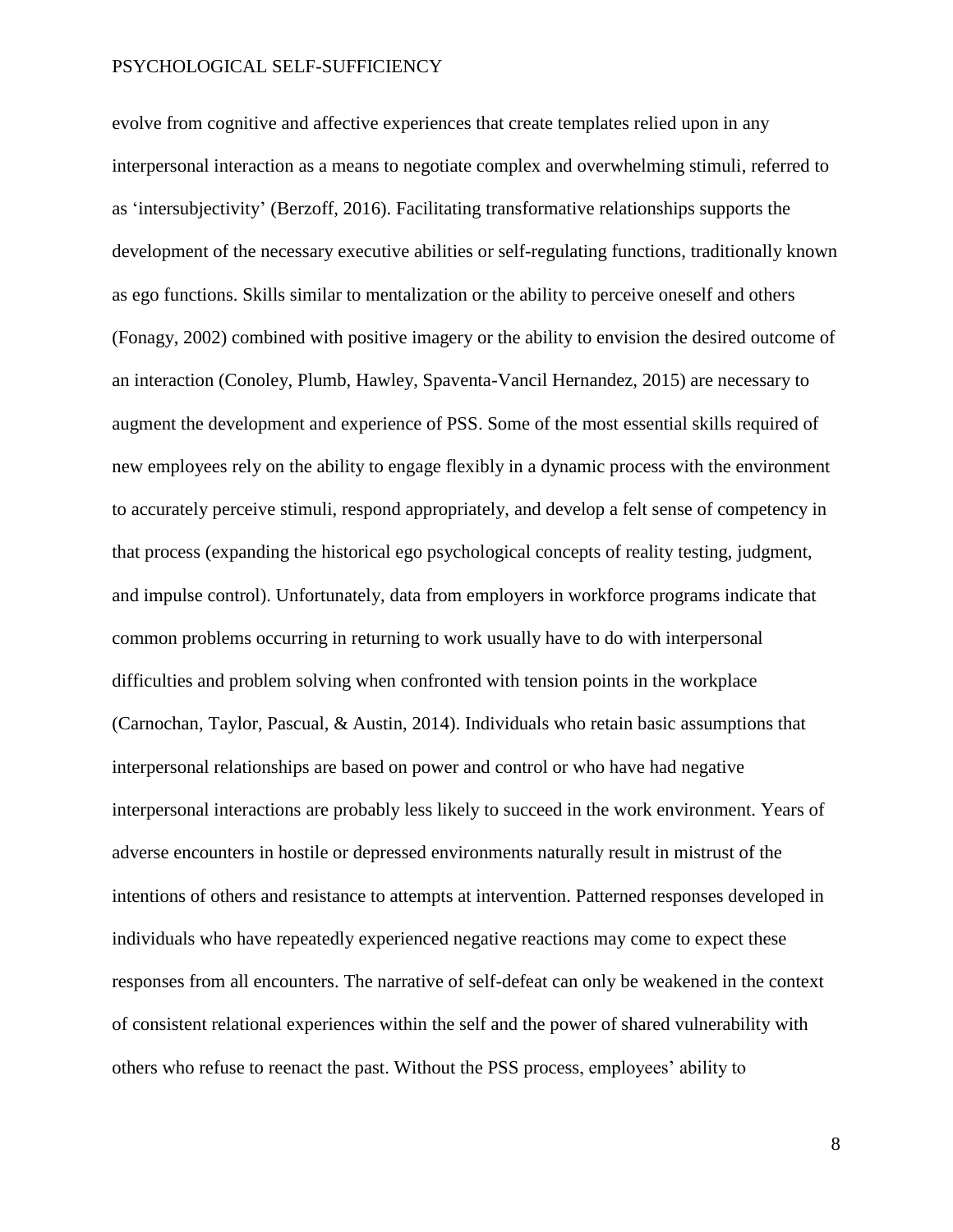successfully negotiate complex work environments and sustain hope toward long-term job retention and advancement in the workforce is reduced. The critical question remains: what is the process that can transform the subjective experiences of individuals so that they can more effectively function in the workplace. The "cure" rests on the development of PSS which helps protect against the vulnerability in relationships—a vulnerability that built up over time from repeated experiences of social and economic failure which led to a pervasive sense of hopelessness about gaining employment.

Intra-personal transformation can only occur, however, in the presence of current facilitative relationships with 'shared vulnerability' that can evoke past supportive templates, as scarce as they may have been. Wachtel (2011) envisions a process of cyclical psychodynamics that attest to the reciprocal reinforcement of negative interactions. Individuals are active participants in the completion of negative interpersonal interactions and relations, as well as in the establishment of new, positive interpersonal relationships. Pozutto and Caddigan (2009) affirm that a relational perspective is consistent with reciprocal influences and the co-creation that results from interactions with one's environment. Within this relational framework, individuals are not only viewed as victims of environmental insufficiencies but retain the capacity to influence possible outcomes, i.e., individual sense of agency (Martin & Sugarman, 1999). This environment can provide the necessary reflection and response to enable individuals to move from perceiving insurmountable barriers to successful employment by hopeful movement forward. One potential goal of workforce development programs, then, is to understand, educate, and potentially alter the intrapsychic structures that previously resulted in negative outcomes by replacing those narratives of hopelessness with new narratives of possibility in the relational context. Figure 1 shows the relationships among the key constructs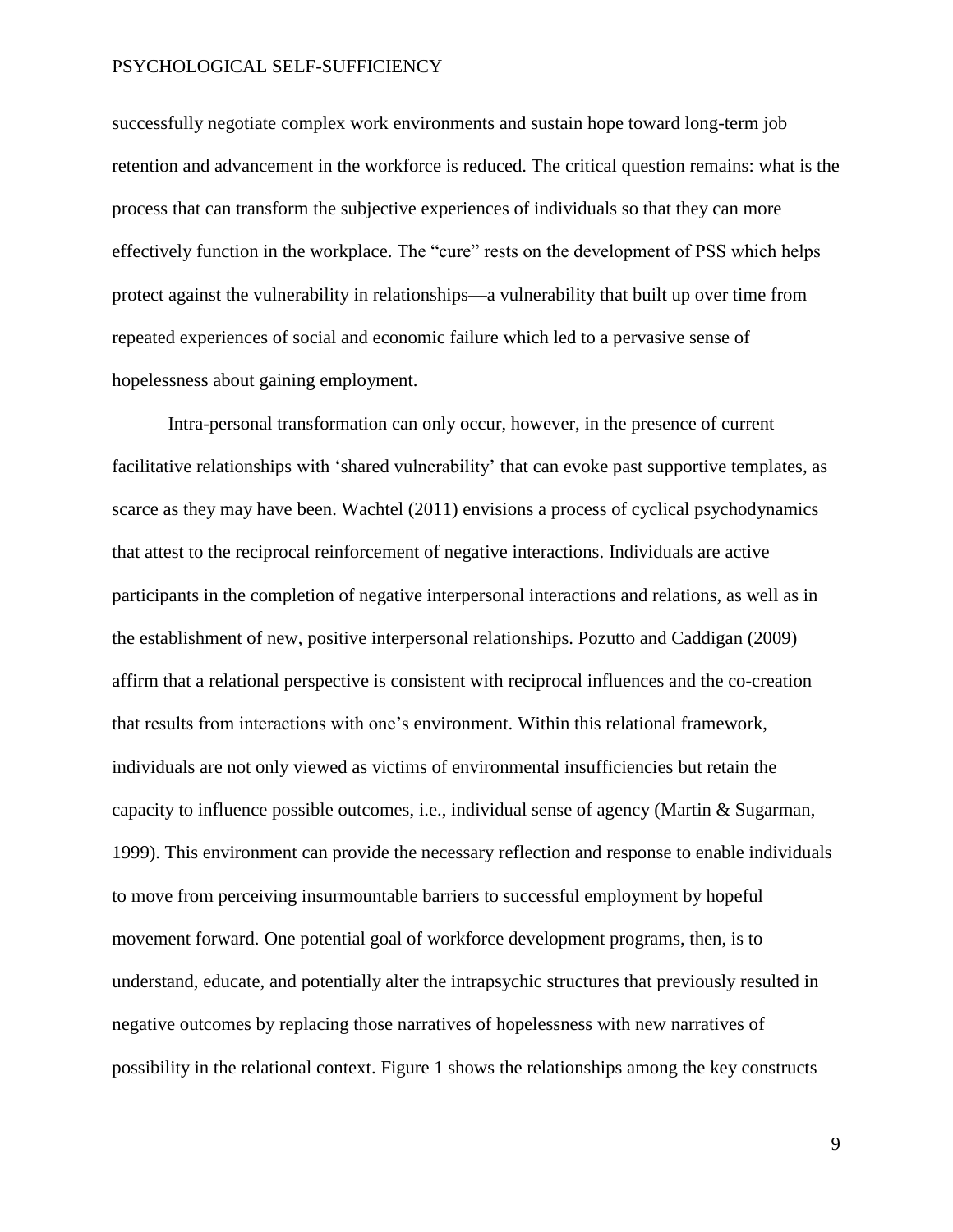found in the PSS theory and its 'TIPPING' process—the conceptual PSS process as applied in practice using the TIP (Transforming Impossible into Possible) model.

## [Insert Figure 1 about here]

#### **Creation of Transforming Impossible into Possible (TIP) Program**

Based on the evidence of PSS, a participant-centered group intervention model called Transforming Impossible into Possible (TIP) was developed by Dr. Philip Hong and his research team at the Center for Research on Self-Sufficiency (CROSS) at Loyola University Chicago School of Social Work (Hong, 2016a; 2016b). As stated earlier, PSS theory was developed through a practice-informed research and TIP created as an evidence-informed intervention model that is designed to strengthen one's PSS, building on the Person-in-Environment (PIE) framework. It was recognized as one of the top five evidence-informed innovative socioemotional training programs in workforce development for a low-income population by the Mathematica Policy Research in a report published by The U.S. Department of Health and Human Services, Administration for Children and Families (ACF)/Office of Planning, Research, and Evaluation (OPRE) (Anderson, Brown, Cavadel, Derr, & Kauff, 2018).

TIP is a model that begins with the individual's transformation from the "inside out" to the outer layers of the system (Hong, 2016a). It is based on 15 sessions of personal discovery group modules designed to attend to individuals' existential meaning as it relates to the pursuit of a goal—i.e., employment. While linearly introduced, the 9 themes and 15 topics in TIP are recursively interrelated: (1) Identity and purpose [TIP 1: Who am I / purpose in life]; (2) forgiveness [TIP 2: self-compassion]; (3) goal-orientation [TIP 3: Goal setting; TIP 4: Improvement and pathways (1)]; (4) barriers [TIP 5: Barriers inventory]; (5) source of strength [TIP 6: My strength comes from]; (6) employment hope [TIP 7: Love & self-worth; TIP 8: Self-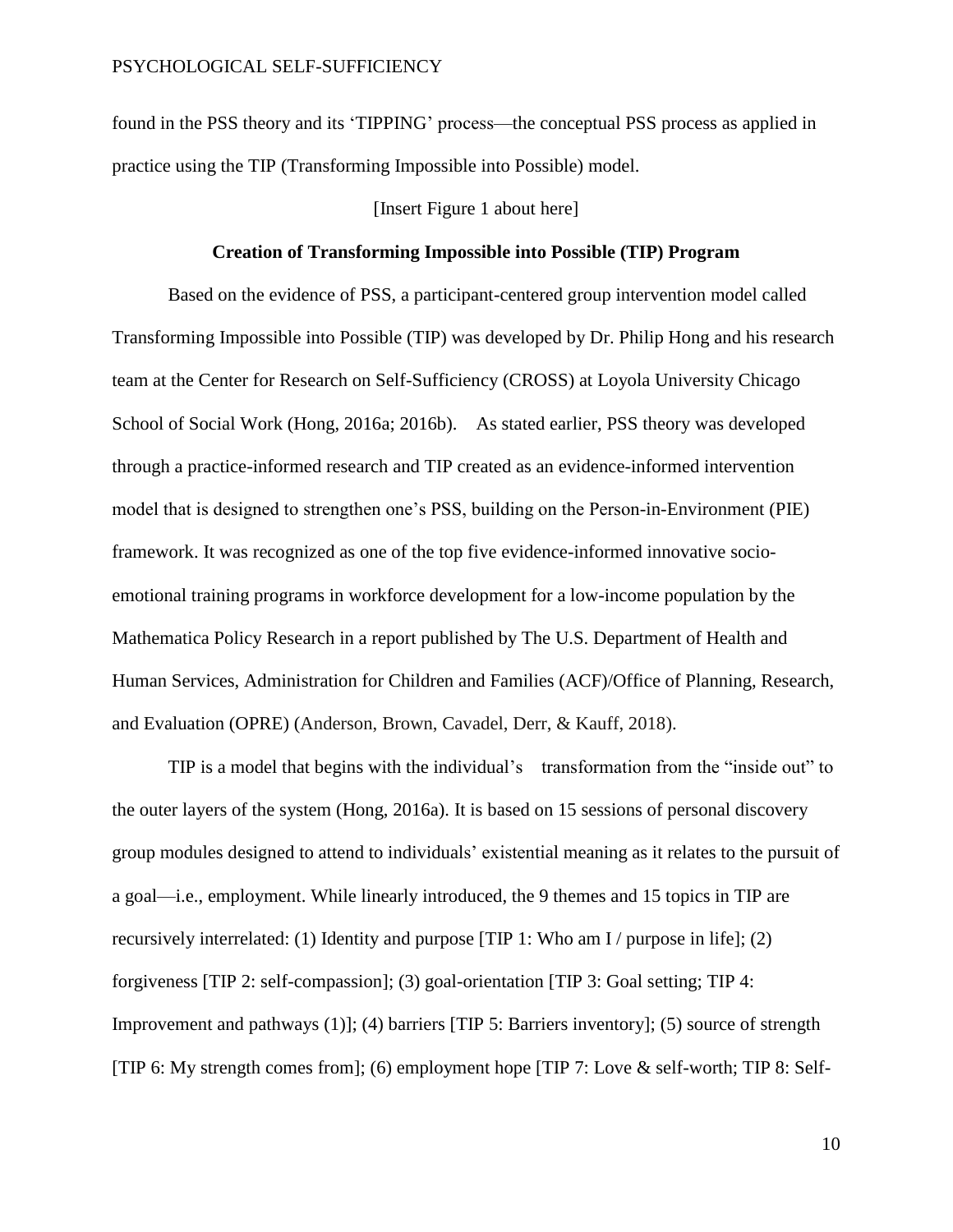perceived capability; TIP 9: Future and the possibilities; TIP 10: Self-motivation; TIP 11: Skills and resources inventory; TIP 12: Renewed goal commitment / improvement and pathways (2)]; (7) unresolved triggers of stress and anger [TIP 13: Managing stress and anger]; (8) gratitude [TIP 14: Finding meaning in life]; and (9) social support and compassion [TIP 15: Seeking help and helping others]. To date, the intervention model has been applied to facilitate the transition from chronic unemployment to employment, retention, and career advancement, and it is being applied in the areas of homelessness, fatherhood and family strengthening, financial literacy, and youth empowerment.

Described extensively in prior research (Hong, 2016a, 2016b, Hong et al., 2016, Hong et al., 2018), TIP attempts to provide the scaffolding needed for individuals, from the "bottom-up" to successfully negotiate the difficulties that typically develop when participating in the labor market. However, the focus on the individual does not obscure the need to change the social and economic structures that contribute to unemployment (Hong, 2014, Hong, Hodge, & Choi, 2015). But without acknowledgement that there are individuals with unique histories and experiences within these workforce programs, it is easy to ignore an important resource for success: The person. The TIP program is distinguished by the attention directed to the individuals as well as the environment (Hong, 2016a).

The program acknowledges that barriers in the environment (poverty, insecure housing, lack of education, disruptive family dynamics) act upon the individual and may feed the negative self-concept and thoughts about the individual's capacity to succeed. The environmental determinants impinge upon the individual's view of themselves and may squelch the motivation to move forward in the employment process. In addition, past personal or witnessed failures of attempts to gain leverage in the job market may lead to hopelessness. Hopelessness, in turn,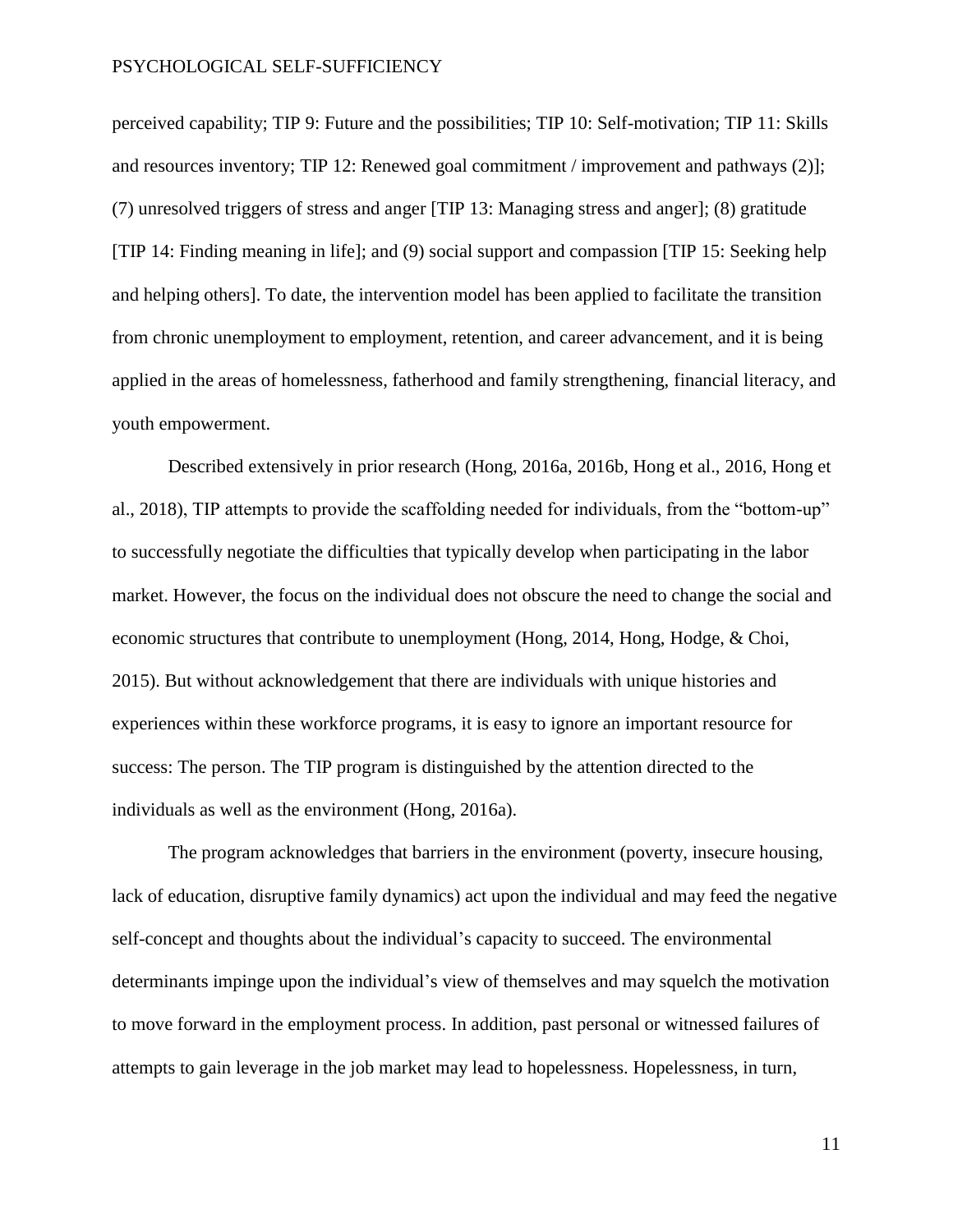produces negative behaviors which serve to reinforce negative reactions in the workplace. The TIP program focuses on the development of PSS which takes both external barriers as well as internal challenges into account to disrupt negative interpersonal interactions. Transforming Impossible into Possible (TIP) is one such program which embraces the importance of relationships to facilitate the development and maintenance of PSS.

The group dynamic that develops among participants in the TIP program is one of the essential ingredients in the firm establishment of a renewed sense of self and PSS. Irving Yalom's list of "curative factors" has provided the standard set of universal principles that describe how groups create positive change (Yalom, 1995). Each of the therapeutic factors supports a relational dynamic. The therapeutic factors include interpersonal connection (that provide affirmation and promote the development of empathy), interpersonal learning (imparting information of how to interact with others and the consequences of interactions), universality (individual problems not alone) instillation of hope (identifying with the successes of others and believing in the possibility of achievement), and catharsis (individual learns to express their needs, emotions and perceived barriers). Through the impact of interaction in the group, these factors describe the opportunities for the group participants to connect with one another and gain strength through the development of relationships. The therapeutic factors are not assumed to naturally occur without navigating through a terrain of risk-taking and establishment of trust. The success of the TIP program rests on the potential impact of the relationships within the group to disrupt the negative narratives carried by members and to re-narrate stories of hope and success. Excerpts from interviews with TIP participants and facilitators vividly describe the PSS process.

#### **Experience with TIP Program to Date**

Every class we started off with putting our barriers on red card, and towards the end, it requested that we got to fill out two green cards with our hope- how we are going to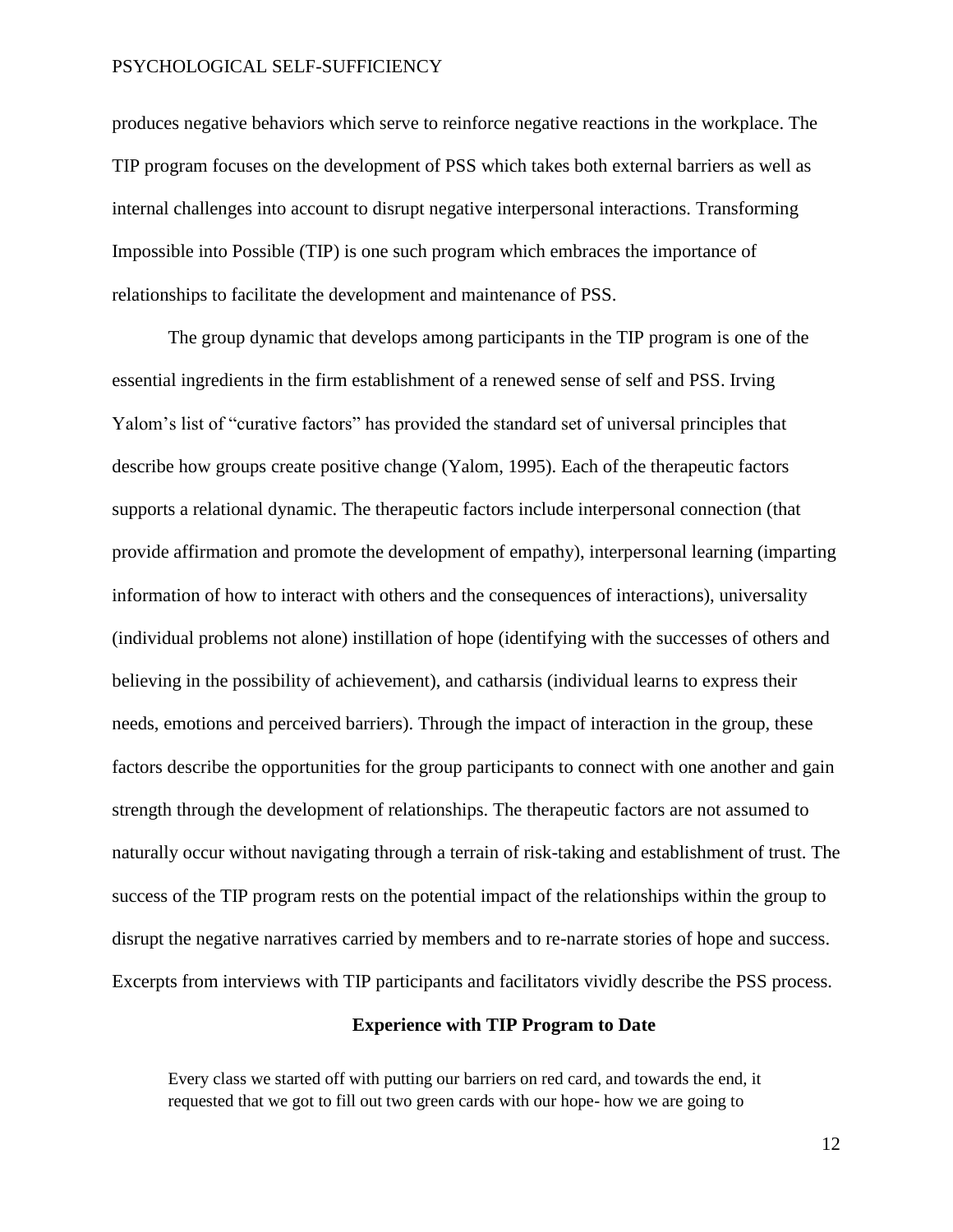overcome our barriers. I would say for the first five or six weeks, every week I had the same barrier -which was having a criminal background and being an African American male. Then I started to realize this is not a barrier, you know, because it is nothing I can change. I can't change my criminal background; I can't change for being an African male. So, going to the TIP process, I figured more my barrier is not an African male, I just got to know how to deal with it. So, I figured out how to deal with it by going to the TIP program. Just last week, I was offered a job with my background and so went off my experience of working because what I learned was that I had to sell myself who I am, not who I was and what I can bring to a company. Judge me off of who I am and who I will be, not off of who I was. So, the more and more I kick down the door, try to kick down the barrier and overcome it, I figure out that, my barrier isn't that I am an African American. My barrier is- how do I overcome that." (TIP Talks<sup>3</sup> from a graduate of the TIP program in August 2017)

The PSS journey in TIP typically begins with the PSS surveys that are administered at three time points—beginning, middle and end of program participation. Participating in the PSS survey is the starting point for the reflective process that will continue through the course of TIP and "keep the PSS engine running." While the survey serves the purpose of gathering the data that can be monitored throughout program participation, the self-administered nature of it allows participants to create their baseline for individual transformation. The role of TIP facilitators' is to guide and model the individual and group PSS processes, albeit with one major qualification, they must be an acknowledged participant observer, not an "outside" recorder of the process. The TIP facilitators role of participant observer does not limit his or her responsibility for creating safety through a therapeutic alliance. The TIP facilitators warm, authentic, and empathic presence is a prerequisite to deepen the PSS processes. It is imperative to establish with the group that all group members, including the facilitator, are the leaders in their own lives and are necessary agents to transform barriers to hope (PSS). This emphasis lays the foundation for transforming an external locus of control in the area of job success, to an

 $\overline{a}$ 

<sup>&</sup>lt;sup>3</sup> TIP Talks is the success story of TIP program participants who best practice TIPPING barriers to hope (psychological self-sufficiency),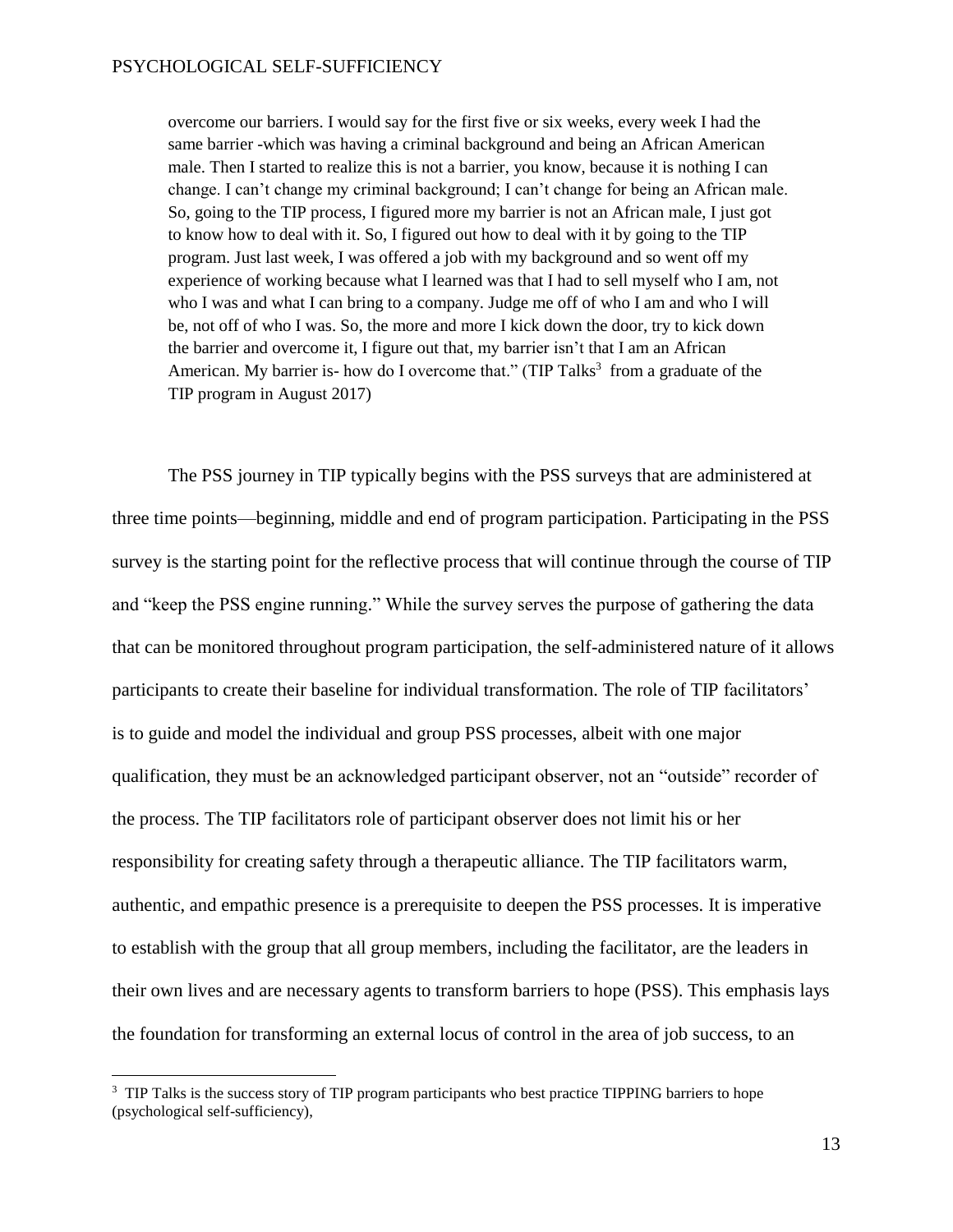internal locus of control particularly in the area of ability to secure employment and/or opportunities that may still exist even in an oppressive social environment. We know that it is common and inevitable for members of disadvantaged populations who are especially vulnerable to external environmental factors to experience themselves as unable to have an impact on their immediate economic world. By positioning themselves as participants, group leaders emphasize and demonstrate that all members can have an impact on their economic and interpersonal narrative even while recognizing as the participant did in the example above, that some characteristics do not change, but what the individual can do with those factors can change.

Facilitators in TIP programs provide self-monitoring with group members to acknowledge the impact of being a member of the group and avoiding the "us" vs "them" mentality common in top-down workforce programs. As with any relational therapeutic model, recognizing the subjective experiences of facilitators does not mean extensive unwarranted disclosures of personal information. With the TIP facilitator training, which constitutes a two day long TIP experiential program engaging in an array of reflective and integrative activities as active participants and an additional two-day long didactic program participating in lectures and discussions, TIP facilitators are able to reflect within the groups their self-observations as they relate to the ongoing process of transforming awareness into action, i.e., accessing an internal locus of control to achieve external behavioral changes. They must resist the temptation to use a regimented toolkit. The potential injurious consequences to participants could be profound and only following the scripted group facilitation can overlook the need for individual attention. In the TIP program, facilitators are more apt to use their own experiences in an empathic and reciprocal appreciation of the challenges in gaining and sustaining employment that has been stimulated in the ongoing group dynamic.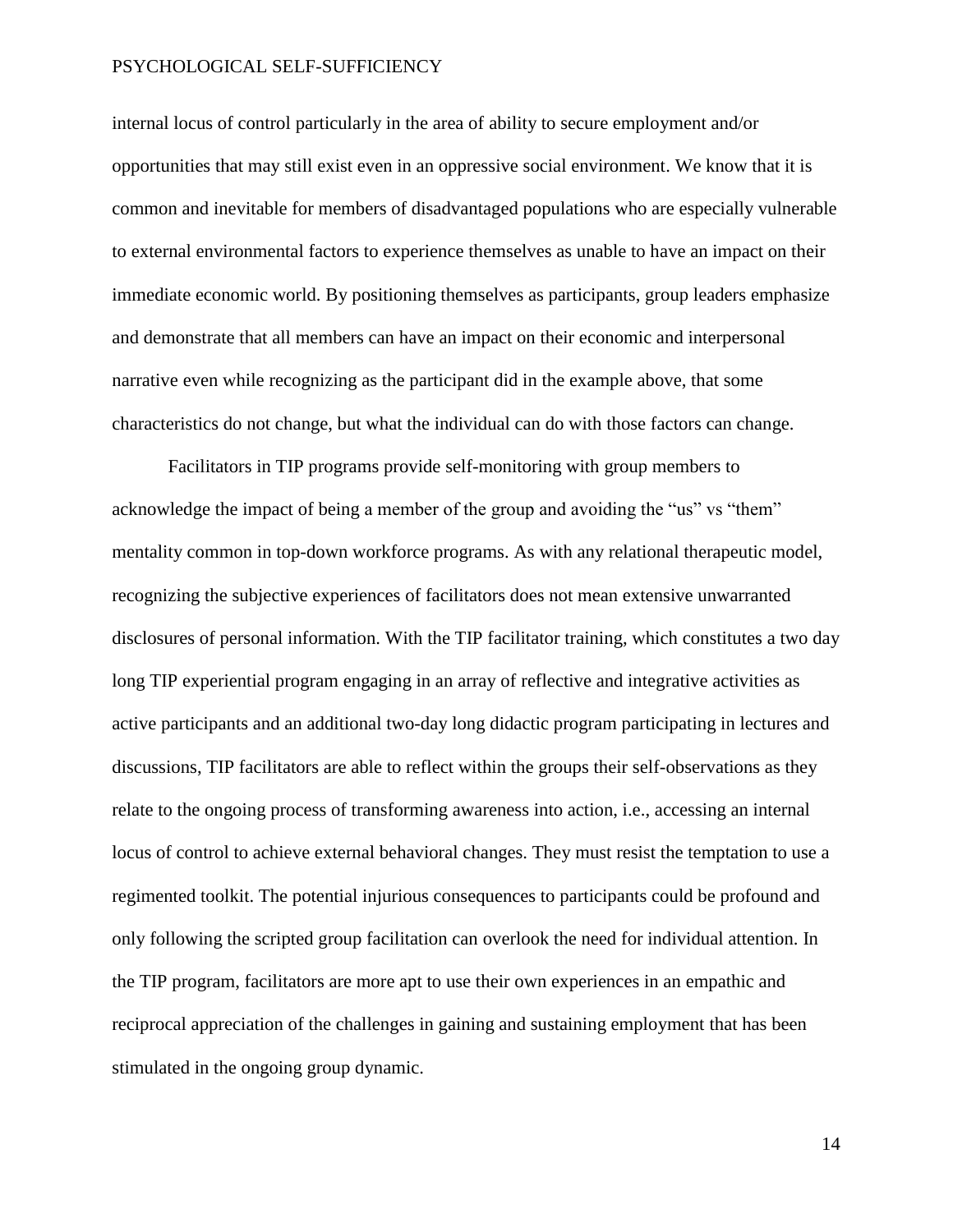As one facilitator reported:

I certainly do not have an answer. It would be a lie on my part to pretend like I know what is best for each group member. It is only when I shared my experiences as someone who similarly does not have it all together all of the time, and who lacks confidence and is scared to face the realities of this world, were participants able to empathize with me and then tell their own stories. They were invested in my story, and I was in turn invested in theirs. We wanted to be part of rewriting each other's stories to one of success and hope or at least one that is on the right path to success even when confronted with overwhelming obstacles. I am a beneficiary by having been part of the same PSS journey with other TIP participants—just with a different kind of story.

Postmodernism, fortunately, has pushed us to appreciate that neither a therapist nor a facilitator is the "editor" of the participant's story (Northcut, 2000) rather co-creators with other participants in their individual and group stories.

TIP relies on the development and capacity for self-reflection while being part of a therapeutic group that attempts to help each other find his or her answers to common existential questions (e.g., Who am I? Where do I come from? Where am I going? What is the purpose in life?). Participants learn there are no wrong answers to these questions based on the valued uniqueness of each individual story and life trajectory. Often "clients" or group members present themselves with a clear, biased subjective experience of their own shortcomings, failures, mistakes, losses, etc. By normalizing the existence of self-perceived and realistic external barriers, these perceived barriers to success can act as a trigger to identify next steps that would move the individual into a commitment to hopeful actions.

At first the participants may not be able to face themselves with the reflective questions. Some participants sit quietly just thinking about the questions and do not write anything in the workbook. They often respond that they have never been asked these questions ever before. They claim that people do not typically count them in when it comes to co-writing the outcome of their life story. TIP invites them to a different place in their lives, to be the leading actors who do not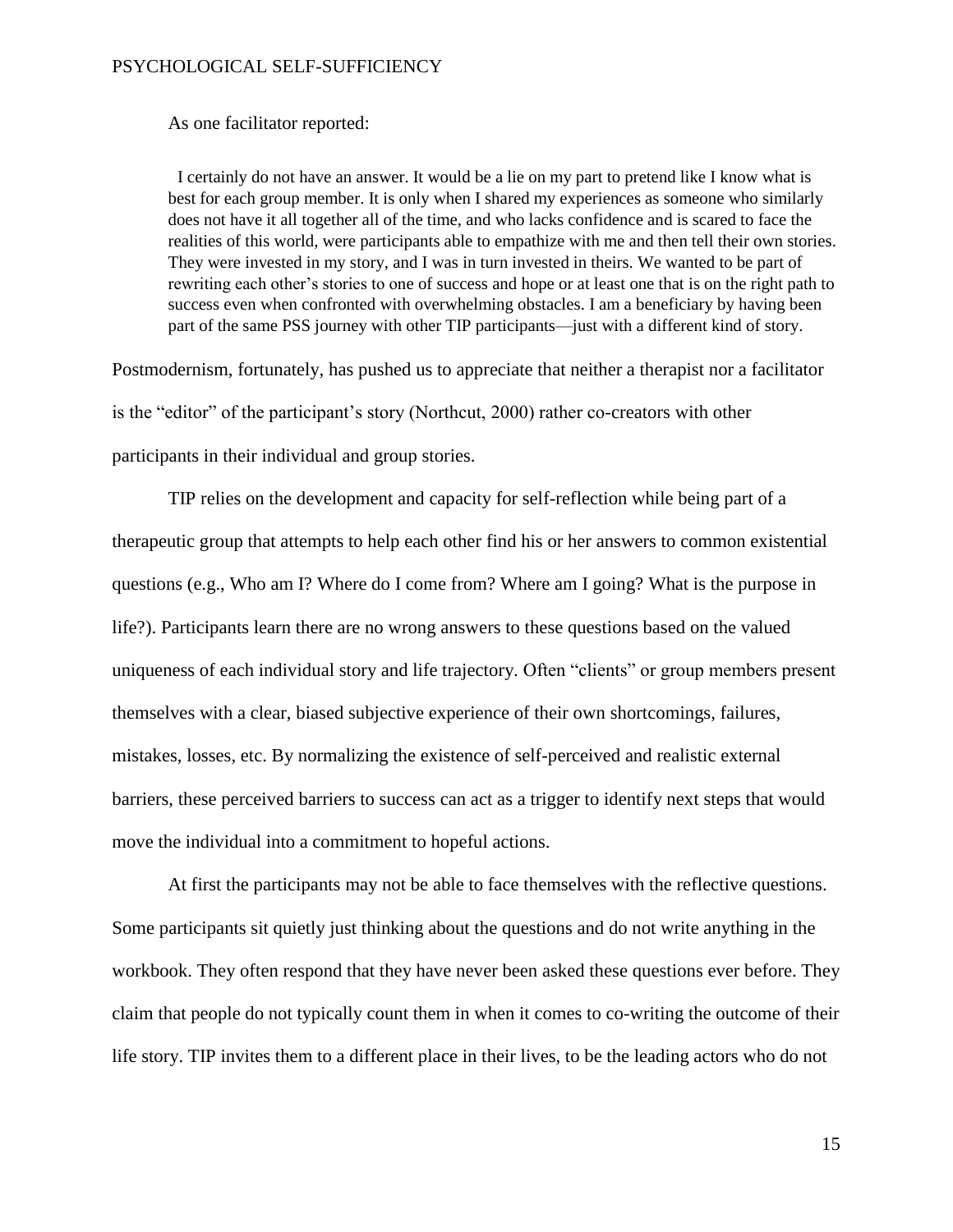only react to life challenges but proactively create positive actions that further develop positive opportunities and outcomes in life. As reported by one participant:

I just go with the flow like everyone else in the community. There's nothing there for us. The wealth and opportunities are for White people. We just got the dead-end situation. We kill each other and go to prison. We have to hustle and work the streets to be able to find the money to pay for things. Why should I care about doing better? All I got is three strikes on my record, and nobody wants a criminal to work for them. It's the same old story. But I am no longer defined by my past failures. Everyone has problems. We are humans. But we are also very blessed with the gift to make things beautiful out of nothing. I never had goals in life, but I now really want to do better. I want to give back to my community and keep young people from joining the gangs. I will create hope of everything around me that makes me feel down. I am beautiful not in spite of but because of my scars.

Often the social structure and workforce systems remind people of the things they are not good at rather than the things they do well. By framing these "deficits" as "barriers" group members can normalize them as diverse life situations often faced by most everyone, albeit at differing levels of intensity and perniciousness. As the participants in the TIP intervention model, they are asked to challenge each other to not dwell in their experiences of the barriers, but to create a constant motion of positive, "hopeful," actions to overshadow the barriers with hope. In an authentic sense TIP is an empowerment, strengths-based intervention model, however, there is a necessary, internal process that must be emphasized as well. Cognitive restructuring (Wright, Basco, & Thase, 2006) can only occur with the simultaneous investment in group relationships scaffolding an environment of acceptance, challenge, and then growth.

In the majority of participants, an important significant other whether living, deceased, close or estranged, serves as a tipping point from focusing on barriers to hope. It is the representation of that relationship that is cognitively restructured as a strength. As group members provide a cognitive reframing of internalized negative perceptions of each member's capacity and life course, the relational inner PSS process is targeted as well. It is the focus on this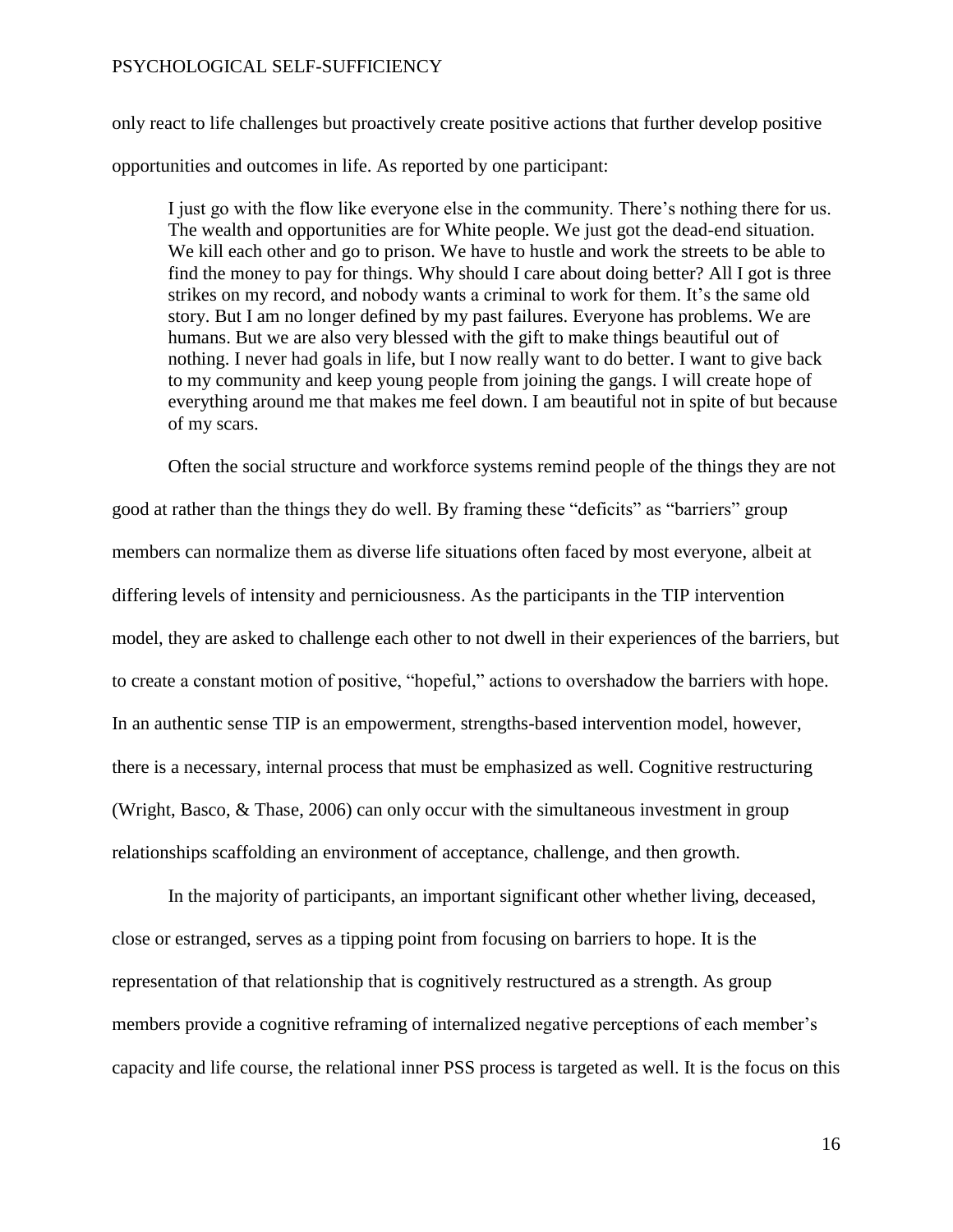internal process that allows the "TIPPING" of barriers to hopeful actions by being anchored and invigorated by the sources of strength that one can draw from in their lives.

When Dr. Philip Hong asked us to list the sources that can help tip the barriers to hope, I started thinking of my grandmother, mother, sister, children, and others who are still fighting the fight with me to keep things moving toward a better tomorrow. We may be struggling now but there is not nobody or nothing that's going to stop us from going forward. I am all about hope. On my low days, TIP has reminded me to think about my grandmother's voice, "You are the most beautiful person. God loves you so much and always remember that. He will never let you down." And I will not let them down—God, my grandmother, and all the people I love. They are my sources of energy. I keep on holding on to my hope.

The main goal of the TIP model is to enhance individuals' PSS skills through various praxis activities (i.e., reflection plus action, and engagement in transformative group). By targeting individualized goals, TIP allows participants to engage in a self-discovery process that allows them to identify strengths within themselves and in their environment that then facilitates transforming their perceived barriers to hope. While many workforce development or adult education staff have been trained to be TIP facilitators, the role of clinical social workers in TIP implementation is immense. Not only could clinical social workers expand some therapeutic use of the TIP program for individuals, but they might also be the best candidates for trainers of TIP facilitators. Specific protocols for requiring the proper level of training and experience to become TIP trainers are in the process of development.

## **Conclusion**

Employment stability is one goal that transcends political ideology or professional disciplines. Extensive study has confirmed for researchers and clinicians alike that our brains allow us to change and evolve over time, while simultaneously establishing connections that can make it very difficult to change cognition, behavior and affect. We also know from clinical experience that we co-create with clients their narratives that allow them to be empowered to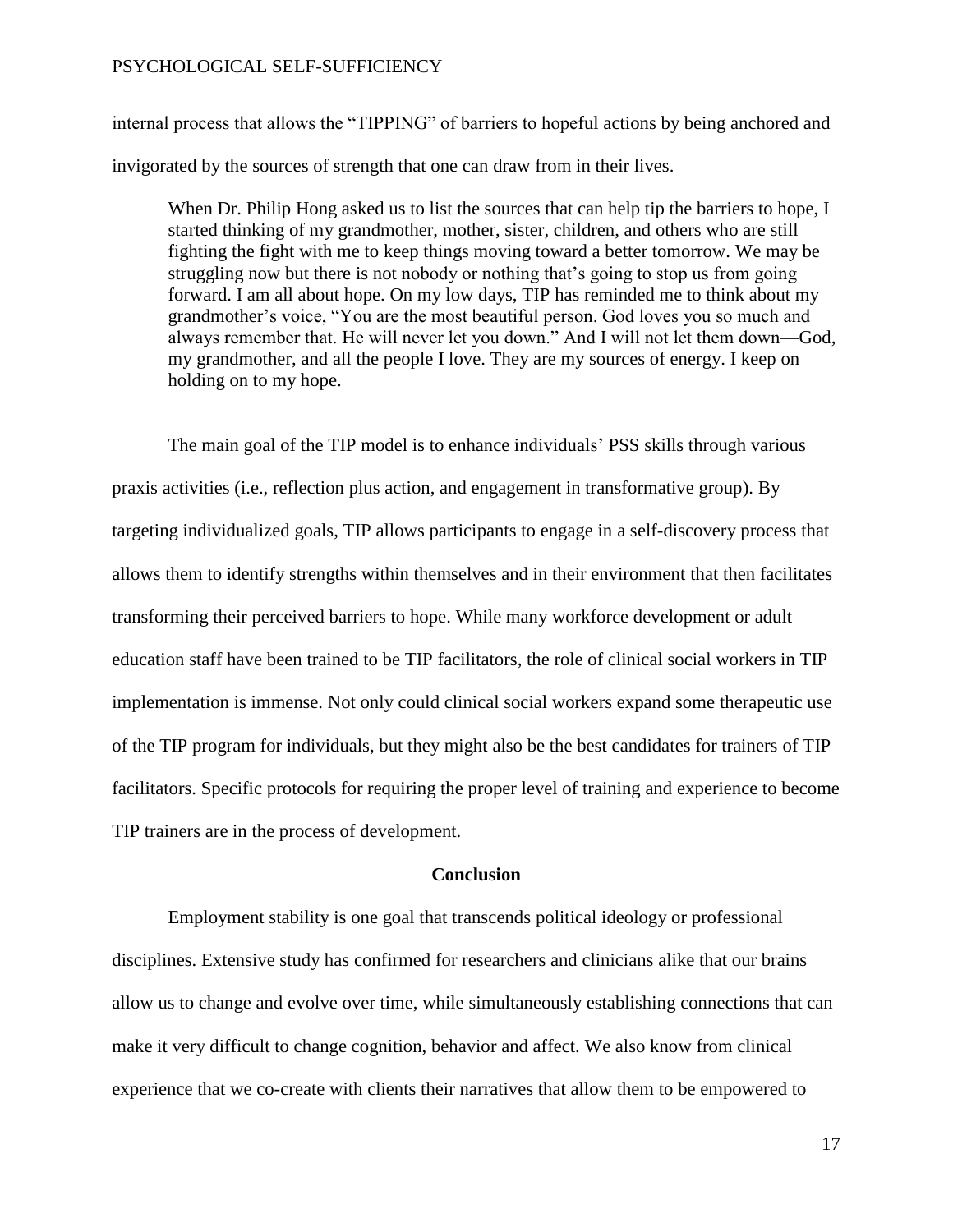reshape their narrative as they move forward. Engagement in powerful positive relationships has the potential to reshape narratives of failure to stories of hope and possibility. In this regard, the theory of PSS emerged from qualitative and quantitative research which appears to offer a path to transform individuals from anticipating failure to processes that lead to workforce success. The implications for workforce development require that the PSS process is helping individuals to be aware of and embrace the perceived negative aspects of their lives and careers as well as envisioning the positive. Indeed, the development of PSS has the potential to facilitate growth. The maturation of a balanced, "healthy" PSS acknowledges vulnerability and facilitates recognition and strength from past interpersonal interactions. Considering a belief in the possibility of change despite the reality of obstructive forces is the fundamental tenet of solid, strengths based social work, PSS theory and its associated TIP model offer a new possibility of change by "helping people to discover the power within themselves to recognize and overcome barriers and develop intrinsically motivational hope" (Hong, 2016b, p. 10). For one to fully undergo the PSS process, the switch from perceiving the negative employment barriers to engendering hope, an ability to have goals for the future and plans for how to meet these goals, needs to take place in order to empower jobseekers to move towards a path of employment with economic security (Hong, 2014). As a result, one may begin the process of a reconciliation between negative and positive experiences, to construct a more realistic self-appraisal.

In order to continue to build evidence of the effectiveness of TIP model, the dynamic between the relational inner PSS process with the external experiences needs to be further explored. What are the mechanisms by which the switching from perceived barriers to hopeactions help guide a successful pathway to attain goals? How is a personal narrative reconstructed to allow for a different outcome than what an individual has experienced in the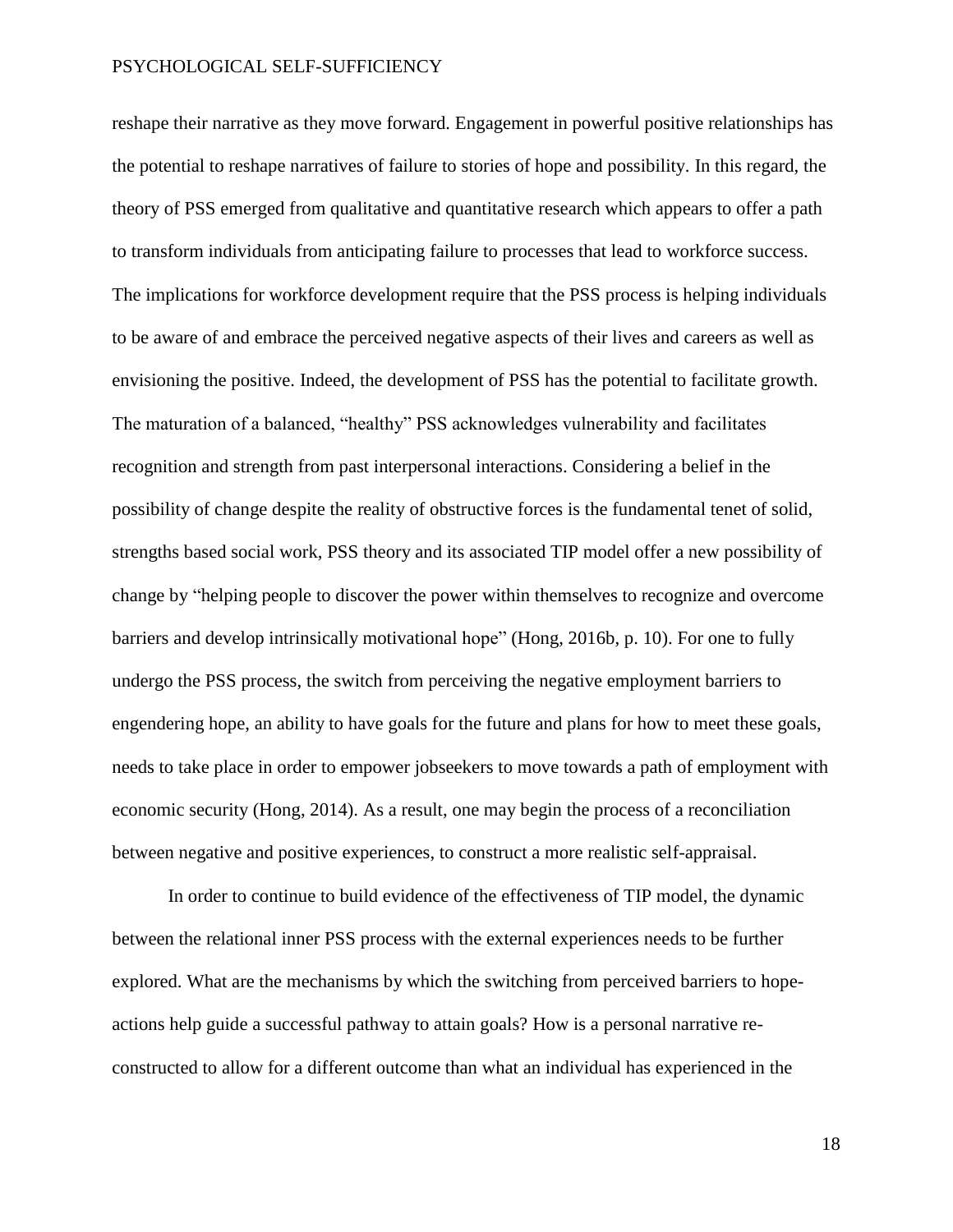workplace in the past? As with any study of the dynamic process occurring between individuals and their new work environments, more research is needed to understand fully how these processes can be used to more fully enhance the experiences of individuals and of groups.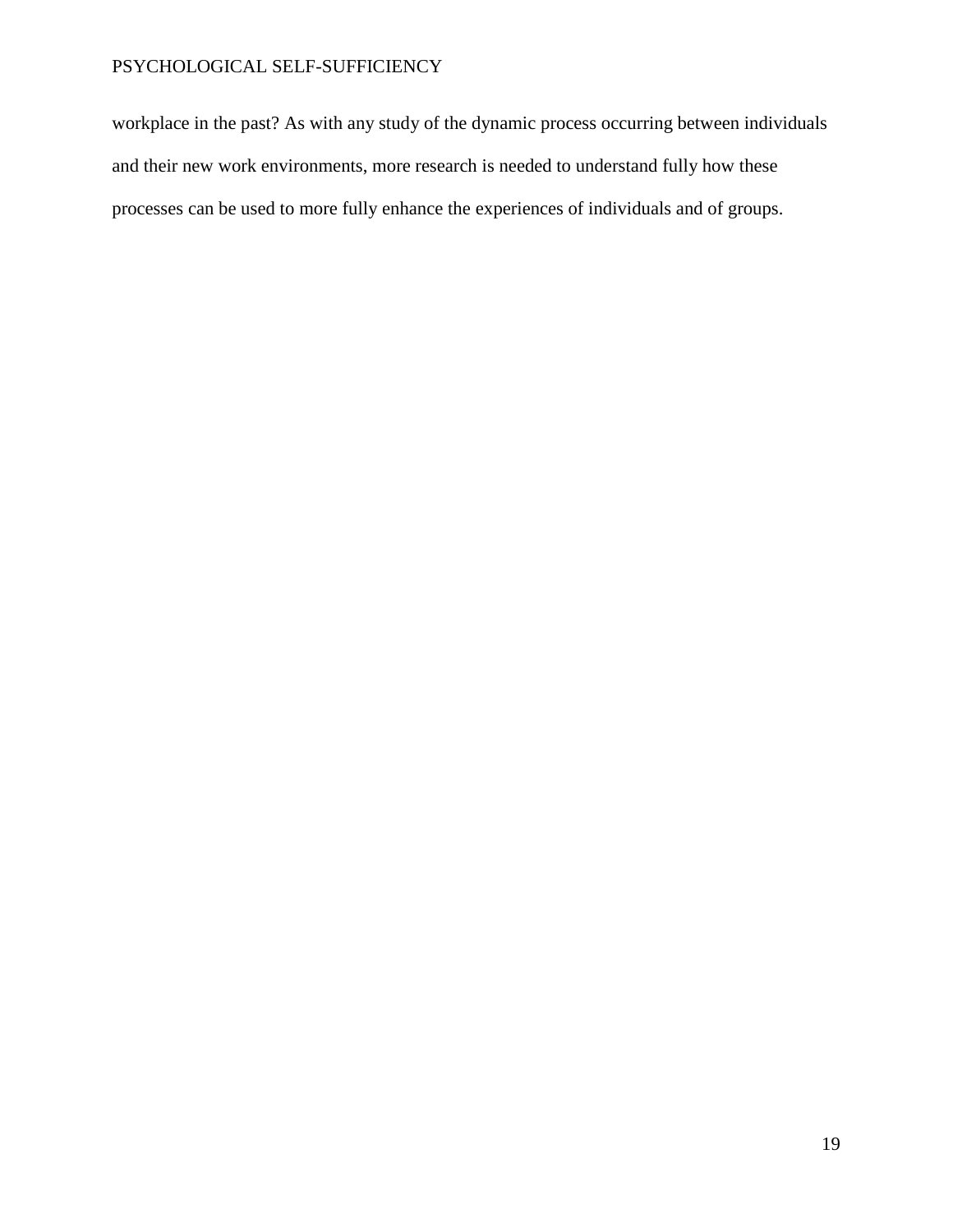### **References**

- Ayre, P., & Barrett, D. (2003). Theory and practice: the chicken and the egg. *European Journal of Social Work, 6*(2), 125-132.
- Bernstein, J., Brocht, C., & Spade-Aguilar, M. (2000). *How much is enough? Basic family budgets for working families.* Washington, DC: Economic Policy Institute.
- Berzoff, J. (2016). *Inside out and outside in: Psychodynamic clinical theory and psychopathology in contemporary multicultural contexts* (4<sup>th</sup> eds.). Rowman & Littlefield Publishers.
- Borden, W. (2000). The relational paradigm in contemporary psychoanalysis: Toward a psychodynamically informed social work perspective. *Social Science Review*, *74*(3), 352- 379.
- Blitz, C. L., & Mechanic, D. (2006). Facilitators and barriers to employment among individuals with psychiatric disabilities: A job coach perspective. *Work, 26*, 407-419.
- Brown, S. D, Lamp, K, & Telander, K .J, (2013), Career development as prevention: toward a social cognitive model of vocational hope. In E. M. Vera (Ed.), *The Oxford handbook of prevention in counseling psychology.* New York: Oxford University Press (pp.374–392).
- Carnochan, S., Taylor, S., Pascual, G., & Austin, M. (2014). Employer perspectives on the role of soft skills in subsidized employment relationships. *Families in Society: The Journal of Contemporary Social Services*, *95*, 187-194.
- Conoley, C.W., Plumb, E.W., Hawley, K.J., Spaventa-Vancil, K.Z., & Hermándex, R.J. (2015). Integrating positive psychology into family therapy: Positive family therapy. *The Counseling Psychology, 43*(5), 703-733.
- Daugherty, R.H., & Barber, G.M. (2001). Self-sufficiency, ecology of work, and welfare reform. *Social Service Review*, *75*(4), 662-675.
- Fonagy, P*.,* Gergely, G.; Jurist, E.; Target, M. (2002*). Affect Regulation, Mentalization, and the Development of the Self.* NY: Other Press.
- Gowdy E and Pearlmutter S, 1993, Economic self-sufficiency: It's not just money. *Affilia, 8*, 368–387.
- Hamilton, G. (2002, July). Moving people from welfare to work: Lessons from the national evaluation of welfare-to-work strategies. Manpower Demonstration Research Corporation. Retrieved November 19, 2006, from *<http://aspe.hhs.gov/hsp/NEWWS/synthesis02/>*.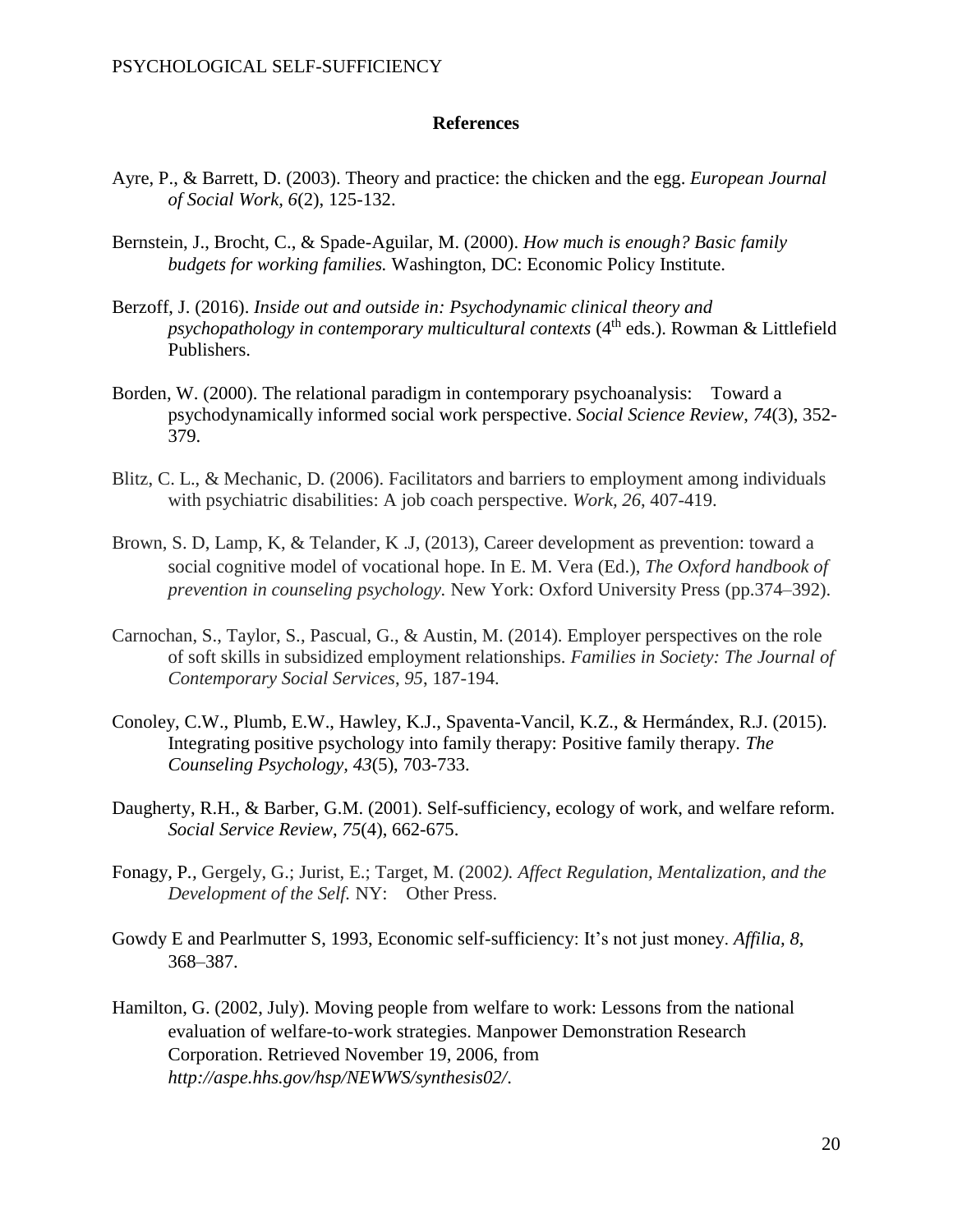- Hong, P.Y.P. (2013). Toward a client-centered benchmark for self-sufficiency: Evaluating the 'process' of becoming job ready. *Journal of Community Practice, 21*, 356–378.
- Hong, P.Y.P. (2014). Employment hope: A path to empowering disconnected workers. In E. J. Clark & E. F. Hoffler (Eds.), *Hope matters: The power of social work* (pp.143-148). Washington, D.C.: NASW Press.
- Hong, P. Y. P. (2016a). Transforming Impossible into Possible (TIP): A bottom-up practice in workforce development for low-income jobseekers. *Environment and Social Psychology, 1*, 93-104.
- Hong, P.Y.P. (2016b). *Learning to TIP: Introduction.* Chicago, IL: Center for Research on Self-Sufficiency (CROSS) Loyola University Chicago.
- Hong, P.Y.P. & Choi, S. (2013). The employment hope scale: Measuring an empowerment pathway to employment success. *International Journal of Psychology Research, 8,* 173- 189.
- Hong, P.Y.P., Choi, S., & Key, W. (2018). Psychological self-sufficiency: A bottom-up theory of change in workforce development. *Social Work Research, 41*(1), 1-11.
- Hong, P.Y.P., Choi, S., & Polanin, J.R. (2014). A multi-sample confirmatory factor analysis of the Short Employment Hope Scale (EHS-14). *Journal of Social Service Research, 40,*  339-352.
- Hong, P. Y. P., Hodge, D., & Choi, S. (2015). Spirituality, hope, and self-sufficiency among low-income job seekers. *Social Work, 60,* 155-164.
- Hong, P.Y.P., Hong, R., & Williams, D. (2018). Psychological self-sufficiency (PSS) as a success process in health profession career pathways. Paper presented at the *Fourteenth International Congress of Qualitative Inquiry*. Champaign-Urbana, IL, May 17-19.
- Hong, P.Y.P., Lewis, D., & Choi, S. (2014). Employment hope as an empowerment pathway to self-sufficiency among ex-offender. *Journal of Offender Rehabilitation, 53*, 317-333.
- Hong, P.Y.P., Song, I., Choi, S., & Park, J.H. (2016). A cross-national validation of the Employment Hope Scale in the U.S. and South Korea. *Social Work Research, 40*(1), 41- 51.
- Hong, P.Y.P., Song, I., Choi, S., & Park, J.H. (2018). Comparison of perceived employment barriers among low-income jobseekers in the United States and South Korea. *International Social Work, 61*, 23-39.
- Hong, P.Y.P., Stokar, H., & Choi, S. (2016). Psychological and economic self-sufficiency among low-income jobseekers with physical disability barriers. *Environment and Social Psychology,* 1(1), 63-73.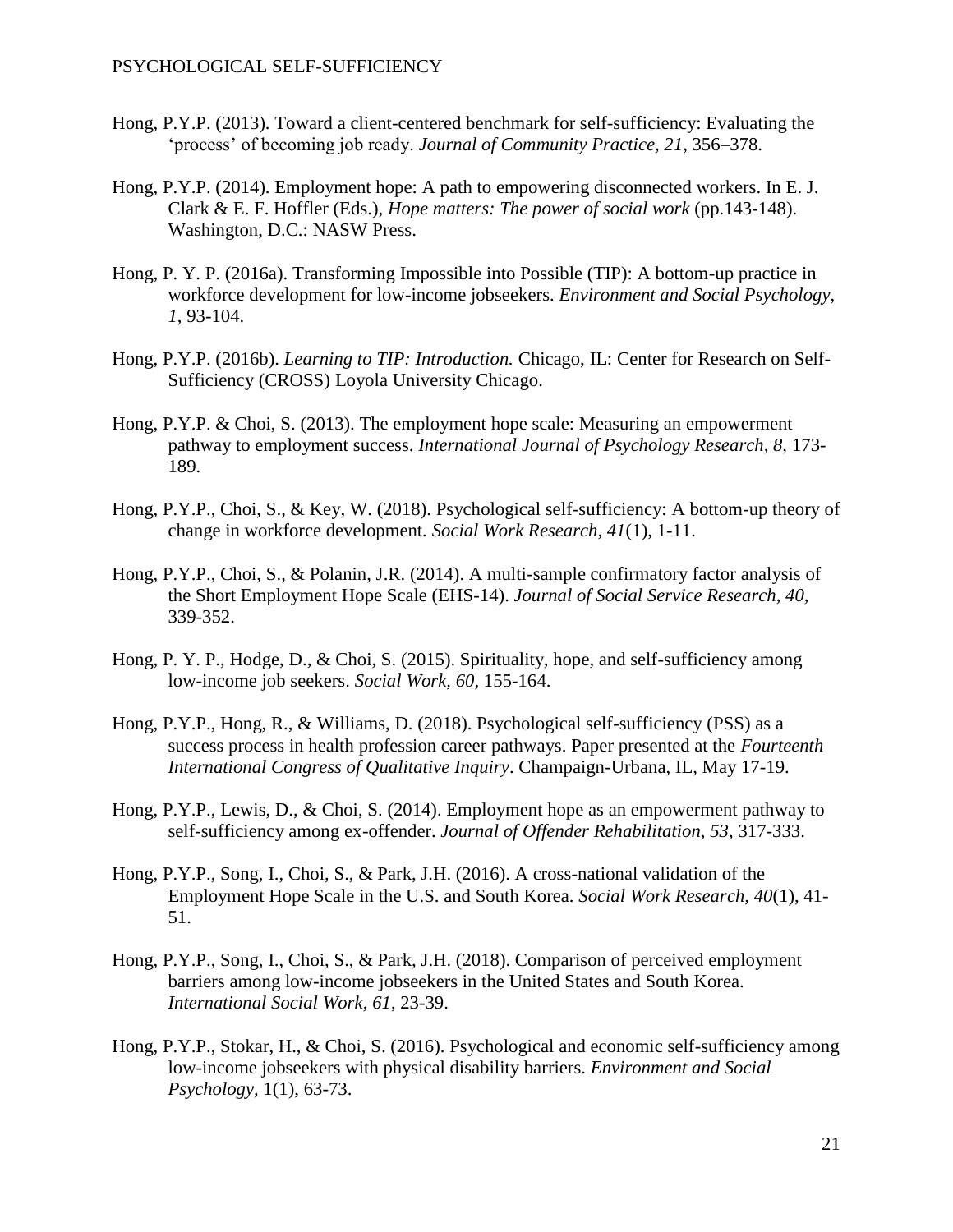- Hong, P.Y.P., Polanin, J.R., Key, W., & Choi, S. (2014). Development of the Perceived Employment Barrier Scale (PEBS): Measuring psychological self-sufficiency. *Journal of Community Psychology, 42*, 689-706*.*
- Hong, P.Y.P., Polanin, J.R., & Pigott, T.D. (2012). Validation of the employment hope scale: Measuring psychological self-sufficiency among low-income jobseekers. *Research on Social Work Practice, 22,* 323-332.
- Hong, P.Y.P., Sheriff, A., & Naeger, S. (2009). A bottom-up definition of self-sufficiency: Voices from low-income jobseekers. *Qualitative Social Work, 8,* 357-376.
- Howe, D. (1987). An Introduction to Social Work Theory. Hant, England: Wildwood House.
- Johnsson, E. & Svensson, K. (2005). Theory in social work-Some reflections on understanding and explaining intervention Teori I social arbete-några reflektioner om att förstå interventioner, *European Journal of Social Work, 8*(4), 419-433.
- Johnson, L.C., Yanca, S.J. (2001). Social work practice: a generalist approach (7th eds.). MA: Pearson Education.
- Lent, R. W., Brown, S. D., & Hackett, G. (1994). Toward a unifying social cognitive theory of career and academic interest, choice, and performance [Monograph]. *Journal of Vocational Behavior, 45,* 79-122.
- Linehan, M. M. (2014). Dialectical Behavioral Therapy Skills Training Manual. NY: Guildford Press.
- Lent, R. W., Brown, S. D., & Hackett, G. (2002). Social cognitive career theory. *Career Choice and Development*, *4*, 255-311.
- Martin, J. & Sugarman, J. (1999). *The Psychology of Human Possibility and Constraint*. NY: SUNY Press
- Northcut, T. B. (2000). Constructing a place for religion and spirituality in psychodynamic practice. *Clinical Social Work Journal* Vol. 28, No. 2, 155-169.
- Oettingen, G. (2000). Expectancy effects on behavior depend on self-regulatory thought. *Social Cognition*, 18, 101–129.
- Oettingen, G., & Gollwitzer, P. (2010). Strategies of setting and implementing goals: Mental contrasting and implementation intentions. In J.E. Maddux & J.P. Tangney (Eds.), *Social psychological foundations of clinical psychology* (pp. 114-135). New York: Guilford Press.Payne, M. (1997). *Modern Social Work Theory* (2<sup>nd</sup> Eds), Chicago: Lyceum Books
- Pozutto, R., Arnd-Caddigan, M. & Averett, P. (2009). Notes in support of a relational social work perspective: A critical review of the relational literature with implications for macro practice. *Smith College Studies in Social Work*, *79*, 5-16.
- Sheafor, B.W. & Horejsi, C.R. (2012). *Techniques and Guidelines for Social Work Practice* (9<sup>th</sup> Eds). Boston: Pearson Education.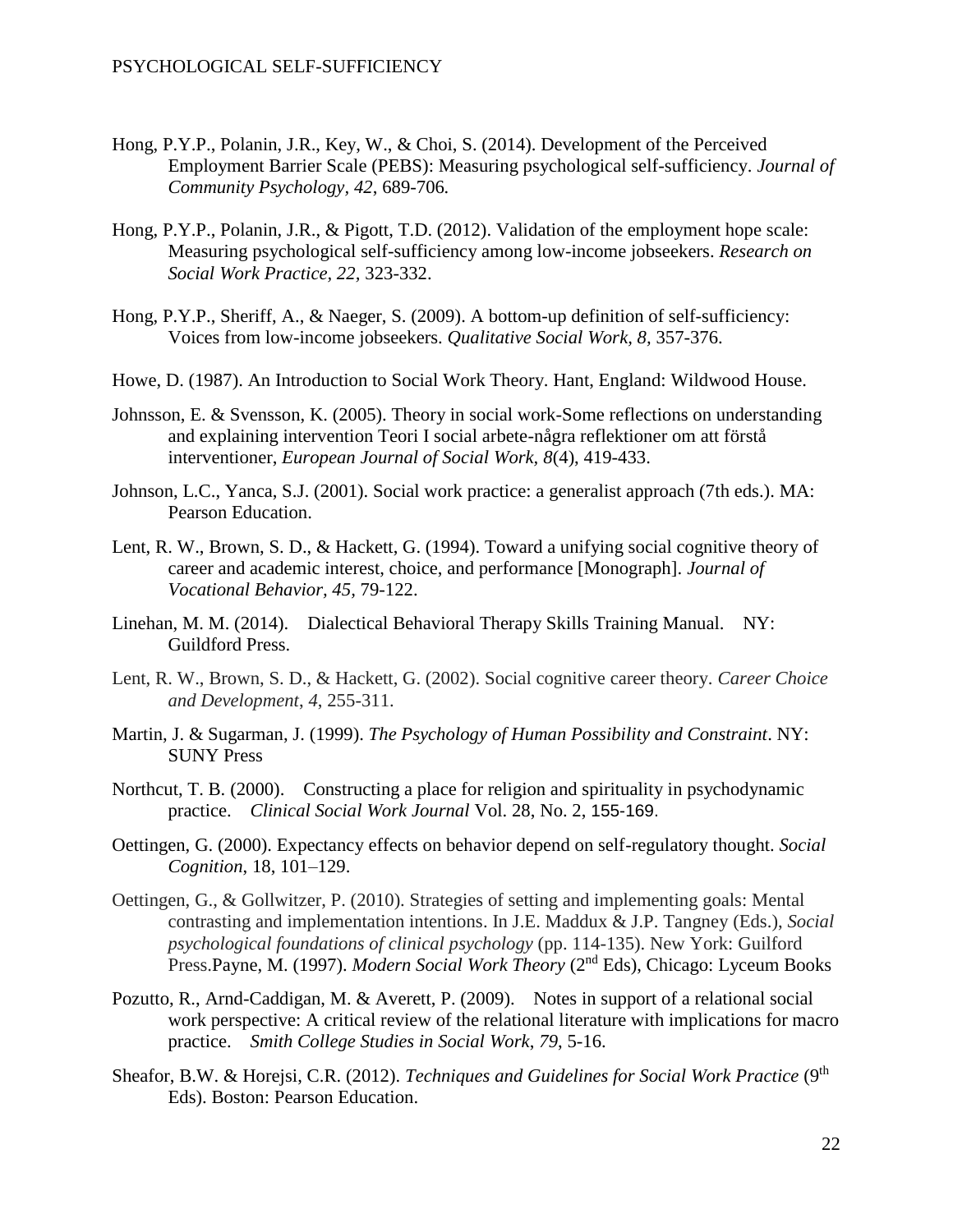- Seligman, M. E. P. (1991). *Learned optimism.* New York: Knopf.
- TIP Talks: Wisdom for Humanship 1. Available at https://www.youtube.com/watch?v=ylQ62T2MXqM&index=2&list=PLnLrvjkpJourAsn MmCyF8P\_8lu3v4hLno
- Anderson, M. A., Brown, E., Cavadel, E. W., Derr, M., & Kauff, J. F. (2018). *Using psychologyinformed strategies to promote self-sufficiency: A review of innovative programs* (OPRE Report #2018-41). Washington, D.C: Office of Planning, Research and Evaluation, Administration for Children and Families, U.S. Department of Health and Human Services. Available at https://www.acf.hhs.gov/opre/resource/using-psychologyinformed-strategies-to-promote-self-sufficiency-a-review-of-innovativeprograms?utm\_source=facebook&utm\_medium=social&utm\_campaign=general
- Wachtel, P. (2011) *Therapeutic Communication: Knowing what to say when.* (2<sup>nd</sup> ed.). NY: Guilford
- Wright, J. H., Basco, M. R., & Thase, M. E. (2006). *Learning cognitive-behavior therapy: An illustrated guide.* Washington, D. C.: American Psychiatric Publishing Inc.
- Yalom, I. D. (1995). *The theory and practice of group psychotherapy* (4<sup>th</sup> Eds). NY: Basic Books